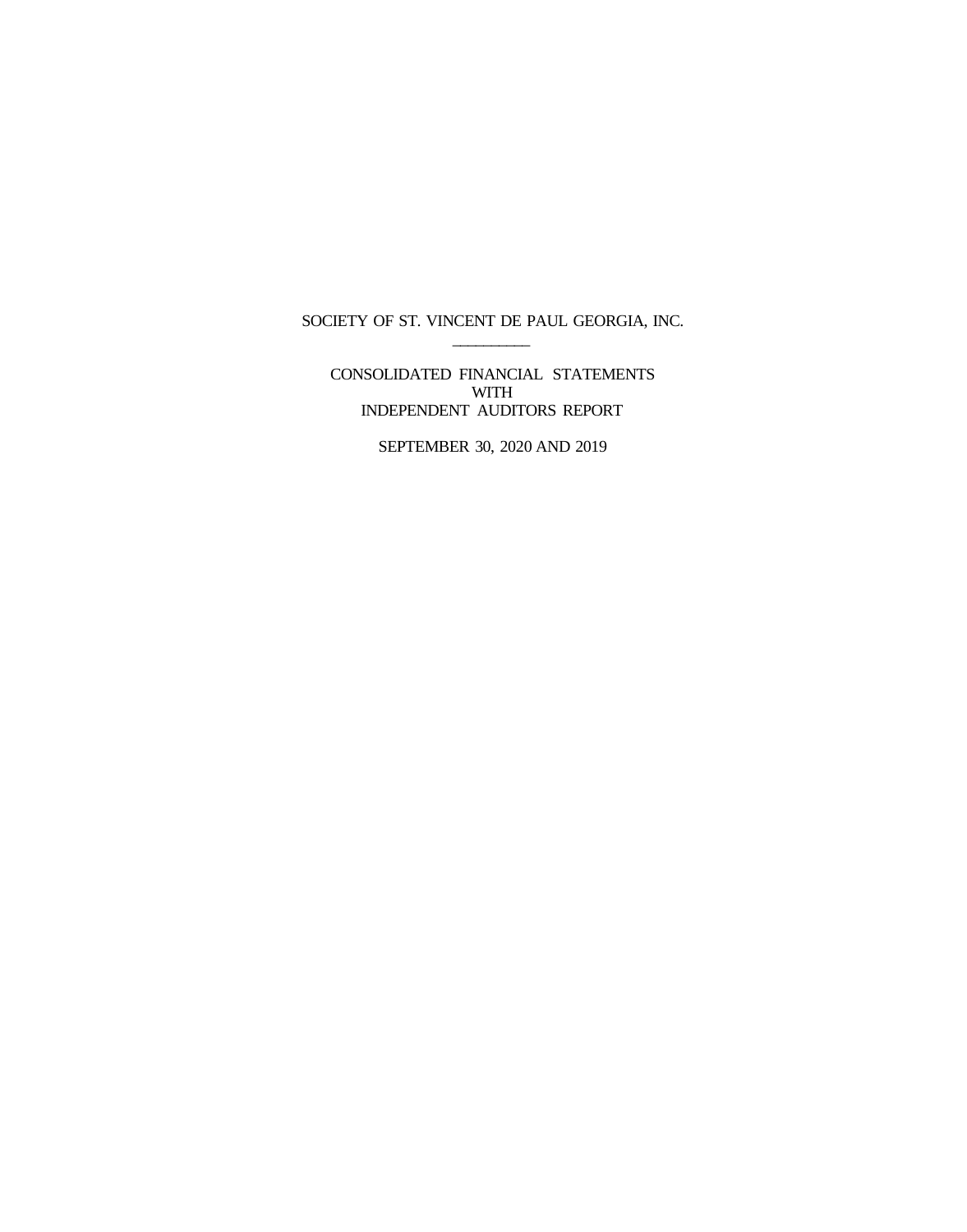# SOCIETY OF ST. VINCENT DE PAUL OF GEORGIA, INC.

# TABLE OF CONTENTS

|                                                                                                  | Page           |
|--------------------------------------------------------------------------------------------------|----------------|
| Independent Auditor's Report                                                                     | $\mathbf{1}$   |
| <b>Consolidated Financial Statements:</b>                                                        |                |
| <b>Consolidated Statement s of Financial Position</b><br>as of September 30, 2020 and 2019       | 3              |
| <b>Consolidated Statement s of Activities</b><br>for the Years Ended September 30, 2020 and 2019 | 4              |
| Consolidated Statement of Functional Expenses<br>for the Year Ended September 30, 2020           | 5              |
| Consolidated Statement of Functional Expenses<br>for the Year Ended September 30, 2019           | 6              |
| Consolidated Statement s of Cash Flows<br>for the Years Ended September 30, 2020 and 2019        | $\overline{7}$ |
| Notes to Consolidated Financial Statements                                                       | 8              |
| Supplemental Information:                                                                        |                |
| Schedule of State Awards Expended<br>for the Year Ended September 30, 2020                       | 28             |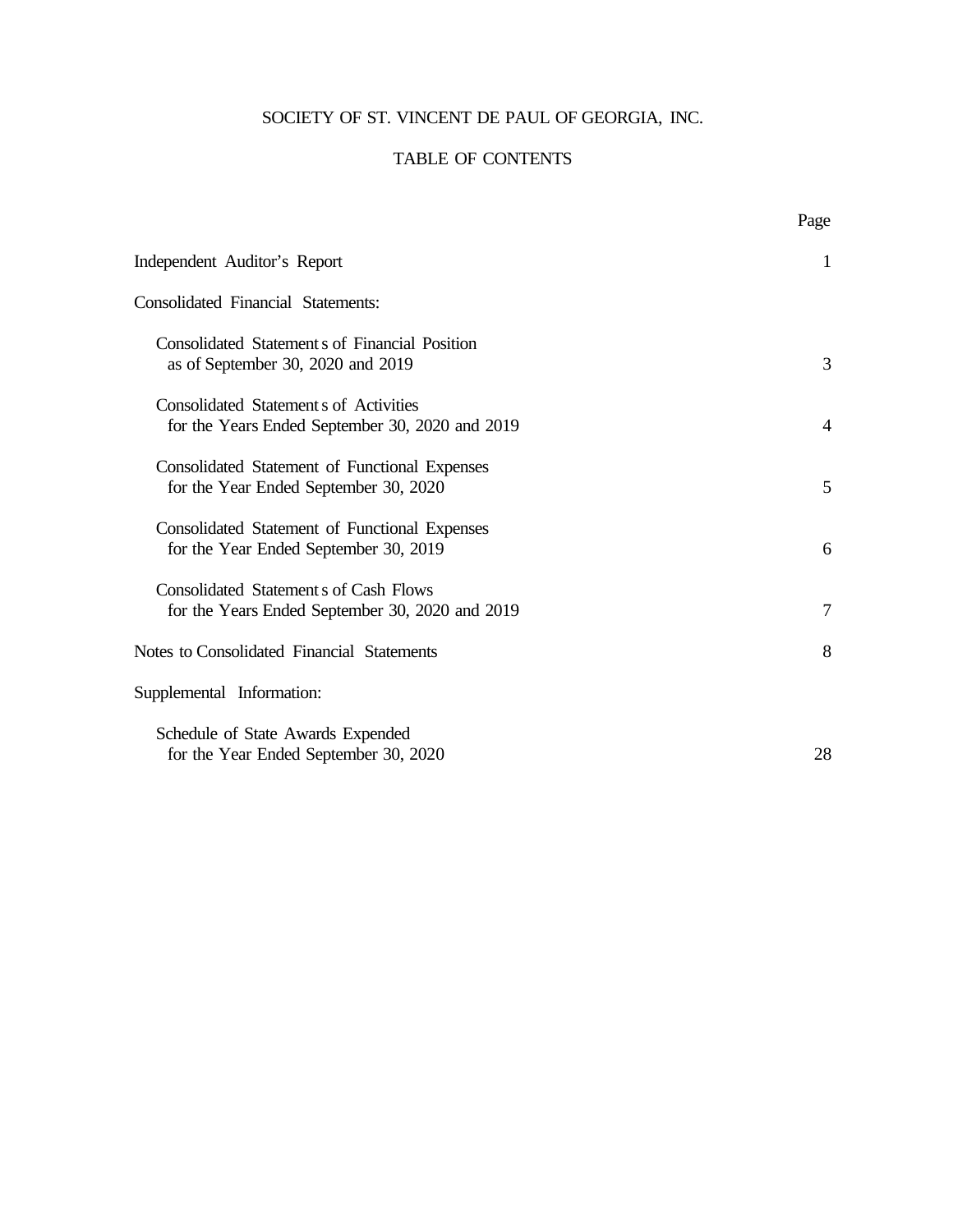

#### INDEPENDENT AUDITOR'S REPORT

To the Board of Directors of the Society of St. Vincent de Paul Georgia, Inc.

#### **Report on the Consolidated Financial Statements**

We have audited the accompanying consolidated financial statements of the Society of St. Vincent de Paul Georgia, Inc. (a nonprofit organization), which comprise the consolidated statements of financial position as of September 30, 2020 and 2019, and the related consolidated statements of activities, functional expenses, and cash flows for the years then ended, and the related notes to the consolidated financial statements.

#### **Management's Responsibility for the Consolidated Financial Statements**

Management is responsible for the preparation and fair presentation of these consolidated financial statements in accordance with accounting principles generally accepted in the United States of America; this includes the design, implementation, and maintenance of internal control rant to the preparation and fair presentation of consolidated financial statements that are free from material misstatement, whether due to fraud or error.

#### **Auditor's Responsibility**

Our responsibility is to express an opinion on these consolidated financial statements based on our audits. We conducted our audits in accordance with auditing standards generally accepted in the United States of America. Those standards require that we plan and perform the audit to obtain reasonable assurance about whether the consolidated financial statements are free of material misstatement.

An audit involves performing procedures to obtain audit evidence about the amounts and disclosures in the consolidated financial statements. The procedures selected depend on the auditor's judgment, including the assessment of the risks of material misstatement of the consolidated financial statements, whether due to fraud or error. In making those risk assessments, the auditor considers internal control relevant to the entity's preparation and fair presentation of the consolidated financial statements in order to design audit procedures that are appropriate in the circumstances, but not for the purpose of expressing an opinion on the effectiveness of the entity's internal control. Accordingly, we express no such opinion. An audit also includes evaluating the appropriateness of accounting policies used and the reasonableness of significant accounting estimates made by management, as well as evaluating the overall presentation of the consolidated financial statements.

We believe that the audit evidence we have obtained is sufficient and appropriate to provide a basis for our audit opinion.

#### **Opinion**

In our opinion, the consolidated financial statements referred to above present fairly, in all material respects, the financial position of the Society of St. Vincent de Paul Georgia, Inc. as of September 30, 2020 and 2019, and the changes in its net assets and its cash flows for the years then ended in accordance with accounting principles generally accepted in the United States of America.

> Two Premier Plaza • 5607 Glenridge Drive • Suite 650 • Atlanta, Georgia • 30342 T 404-531-4940 • F 404-531-4950 • www.brooksmcginnis.com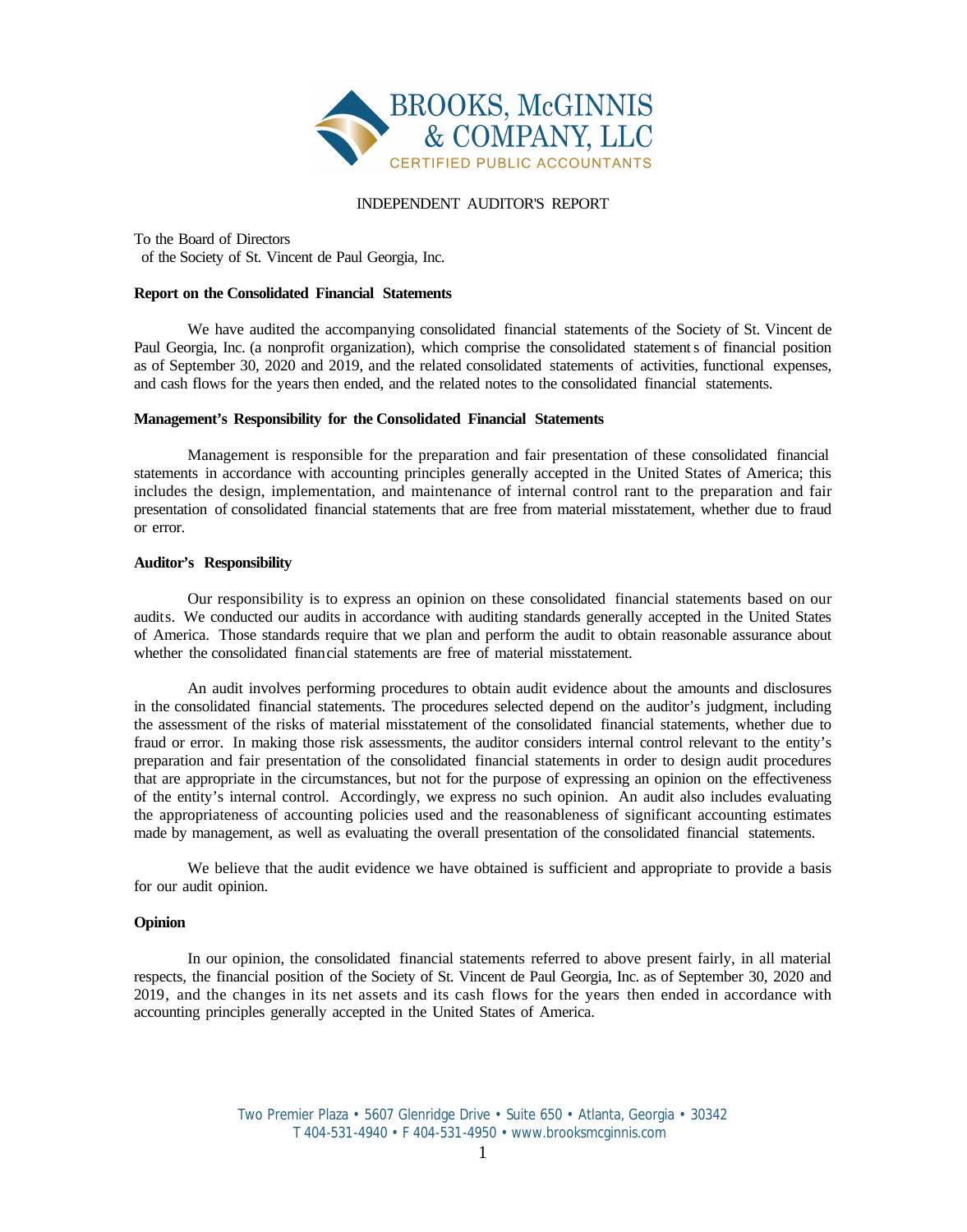#### **Report on Supplementary Information**

Our audit was conducted for the purpose of forming an opinion on the financial statements as a whole. The schedule of state awards expended on page 28 is presented for purposes of additional analysis and is not a required part of the financial statements. Such information is the responsibility of management and was derived from and relates directly to the underlying accounting and other records used to prepare the financial statements. The information has been subjected to the auditing procedures applied in the audit of the financial statements and certain additional procedures, including comparing and reconciling such information directly to the underlying accounting and other records used to prepare the financial statements or to the financial statements themselves, and other additional procedures in accordance with auditing standards generally accepted in the United States of America. In our opinion, the information is fairly stated in all material respects in relation to the financial statements as a whole.

Brooks, Mextinnis & Company, LLC

Atlanta, Georgia February 23, 2021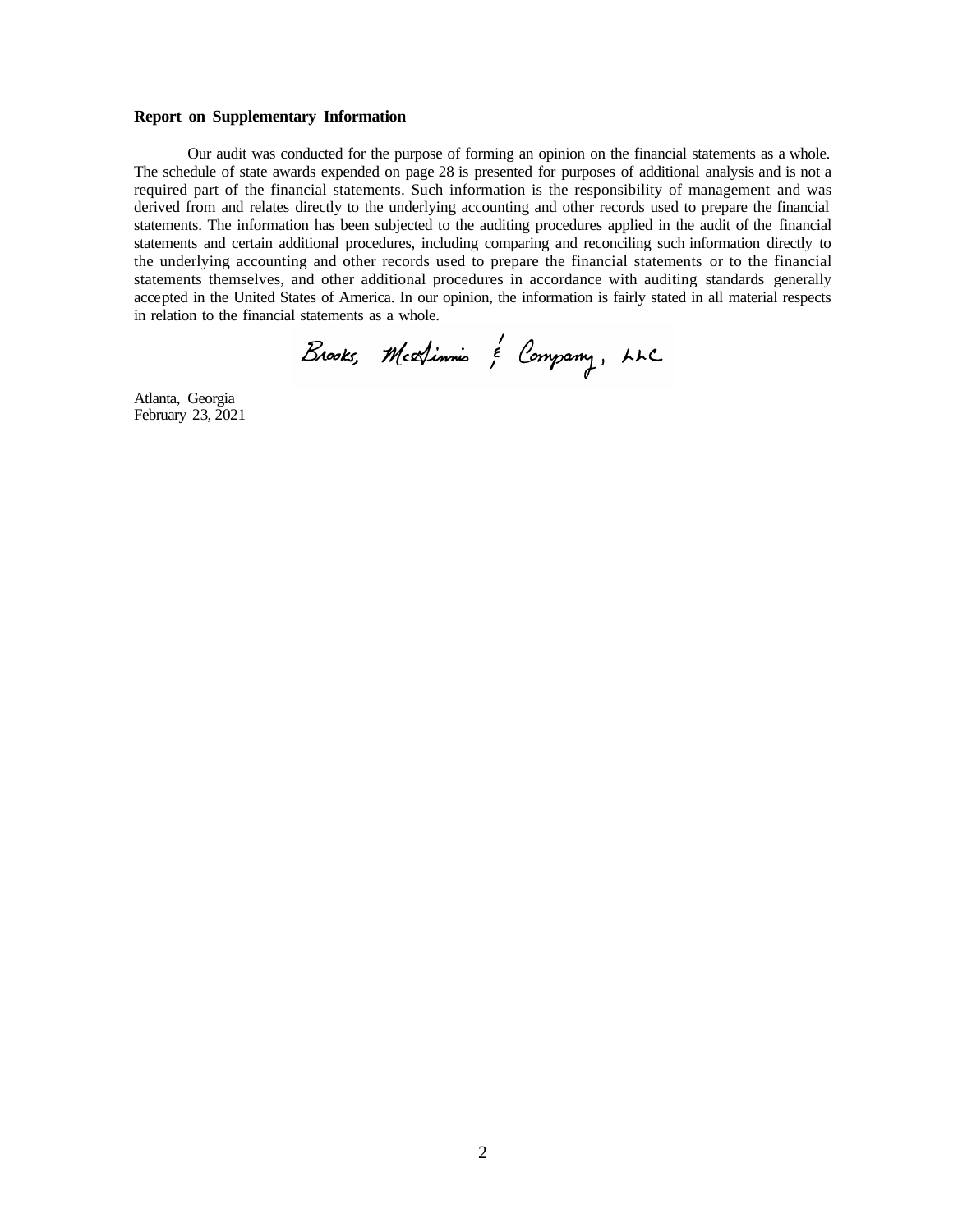# SOCIETY OF ST. VINCENT DE PAUL GEORGIA, INC. CONSOLIDATED STATEMENTS OF FINANCIAL POSITION SEPTEMBER 30, 2020 AND 2019

\_\_\_\_\_\_\_\_\_\_

|                                                                | 2020             | 2019            |
|----------------------------------------------------------------|------------------|-----------------|
| <b>ASSETS</b>                                                  |                  |                 |
| Cash and cash equivalents                                      | \$<br>3,748,679  | \$<br>1,540,303 |
| Accounts receivable                                            | 237,196          | 242,182         |
| Unconditional promises to give, net                            | 950,478          | 1,537,934       |
| Prepaid expenses and other assets                              | 32,800           | 40,358          |
| Cash restricted for capital campaign and building improvements |                  | 1,259,863       |
| Note receivable                                                | 5,297,250        |                 |
| Investments                                                    | 642,913          | 607,554         |
| Inventory                                                      | 685,054          | 563,034         |
| Cemetery lots and mausoleum spaces                             | 187,927          | 160,417         |
| Property and equipment, net                                    | 7,532,211        | 3,202,251       |
| Total assets                                                   | \$<br>19,314,508 | \$<br>9,153,896 |
| <b>LIABILITIES AND NET ASSETS</b>                              |                  |                 |
| Liabilities:                                                   |                  |                 |
| Accounts payable                                               | \$<br>257,510    | \$<br>300,556   |
| Accrued expenses                                               | 168,049          | 142,919         |
| Deferred revenue                                               | 38,981           | 123,536         |
| Other liabilities                                              | 39,240           |                 |
| Paycheck Protection Program loan                               | 383,400          |                 |
| Line of credit payable                                         | 265,702          | 272,702         |
| Notes payable                                                  | 8,732,512        | 1,762,398       |
| Total liabilities                                              | 9,885,394        | 2,602,111       |
| Net assets:                                                    |                  |                 |
| Without donor restrictions:                                    |                  |                 |
| Available for operations                                       | 2,548,498        | 1,524,504       |
| Board designated                                               | 232,913          | 197,554         |
| Contractually restricted                                       | 355,549          |                 |
| Invested in property and equipment, net of debt                | 4,284,876        | 1,600,270       |
| Total without donor restrictions                               | 7,421,836        | 3,322,328       |
| With donor restrictions:                                       |                  |                 |
| Purpose restrictions                                           | 1,597,278        | 2,819,457       |
| Perpetual in nature                                            | 410,000          | 410,000         |
| Total with donor restrictions                                  | 2,007,278        | 3,229,457       |
| Total net assets                                               | 9,429,114        | 6,551,785       |
| Total liabilities and net assets                               | \$<br>19,314,508 | \$<br>9,153,896 |

The accompanying notes are an integral part of these consolidated financial statements.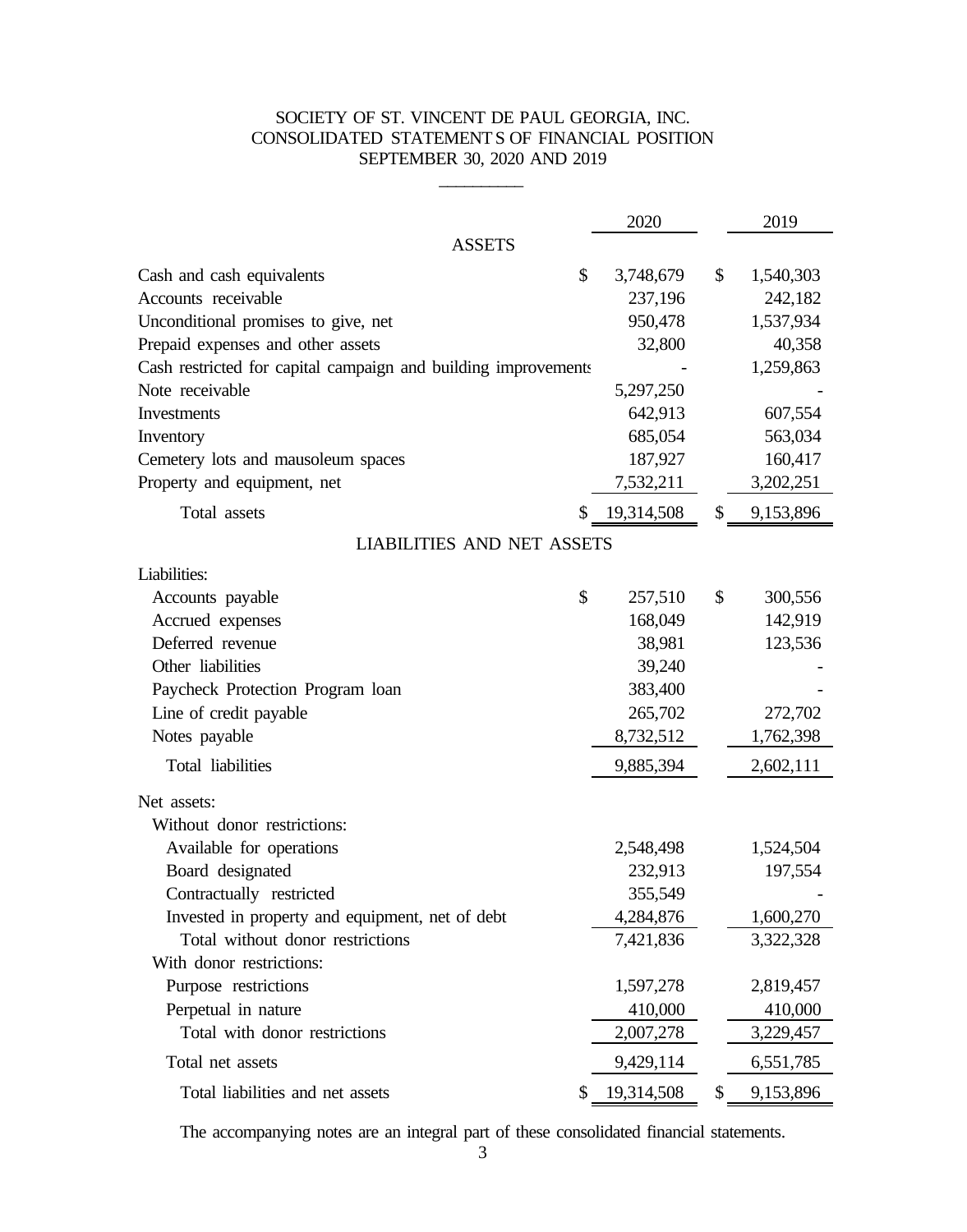# SOCIETY OF ST. VINCENT DE PAUL GEORGIA, INC. CONSOLIDATED STATEMENTS OF ACTIVITIES FOR THE YEARS ENDED SEPTEMBER 30, 2020 AND 2019

\_\_\_\_\_\_\_\_\_\_

|                                                           |    | 2020        |               | 2019        |
|-----------------------------------------------------------|----|-------------|---------------|-------------|
| Changes in net assets without donor restrictions:         |    |             |               |             |
| Public support:                                           |    |             |               |             |
| Individuals, private foundations, grants                  |    |             |               |             |
| and corporations                                          | \$ | 9,803,750   | $\mathcal{S}$ | 8,480,808   |
| In-kind donations                                         |    | 3,672,734   |               | 3,448,455   |
| Fundraising events, net of expenses                       |    | 725,698     |               | 264,478     |
| Annual collection                                         |    | 282,564     |               | 311,821     |
| Estates and memorials                                     |    | 85,968      |               | 90,250      |
| Net assets released from restrictions                     |    | 3,852,895   |               | 1,446,721   |
| Total public support                                      |    | 18,423,609  |               | 14,042,533  |
| Revenue and gains:                                        |    |             |               |             |
| Thrift store sales                                        |    | 2,598,137   |               | 2,986,615   |
| Investment income and other interest                      |    | 36,537      |               | 9,724       |
| Rental income                                             |    | 123,263     |               | 46,831      |
| Other income                                              |    |             |               | 500         |
| Total revenue and gains                                   |    | 2,757,937   |               | 3,043,670   |
| Total public support, revenue and gains                   |    | 21,181,546  |               | 17,086,203  |
| Expenses:                                                 |    |             |               |             |
| Program services                                          |    | 14,969,571  |               | 14,084,832  |
| Supporting services:                                      |    |             |               |             |
| General and administrative                                |    | 1,732,535   |               | 1,525,751   |
| Fundraising                                               |    | 379,932     |               | 487,799     |
| Total supporting services                                 |    | 2,112,467   |               | 2,013,550   |
| Total expenses                                            |    | 17,082,038  |               | 16,098,382  |
| Increase in net assets without donor restrictions         |    | 4,099,508   |               | 987,821     |
| Changes in net assets with donor restrictions:            |    |             |               |             |
| Program contributions                                     |    | 1,248,372   |               | 289,809     |
| Capital campaign contributions                            |    | 1,382,344   |               | 3,358,397   |
| Endowment contributions                                   |    |             |               | 400,000     |
| Net assets released from restrictions                     |    | (3,852,895) |               | (1,446,721) |
| Increase (decrease) in net assets with donor restrictions |    | (1,222,179) |               | 2,601,485   |
| Increase in net assets                                    |    | 2,877,329   |               | 3,589,306   |
| Net assets, beginning of year                             |    | 6,551,785   |               | 2,962,479   |
| Net assets, end of year                                   | S  | 9,429,114   | Ж,            | 6,551,785   |

The accompanying notes are an integral part of these financial statements.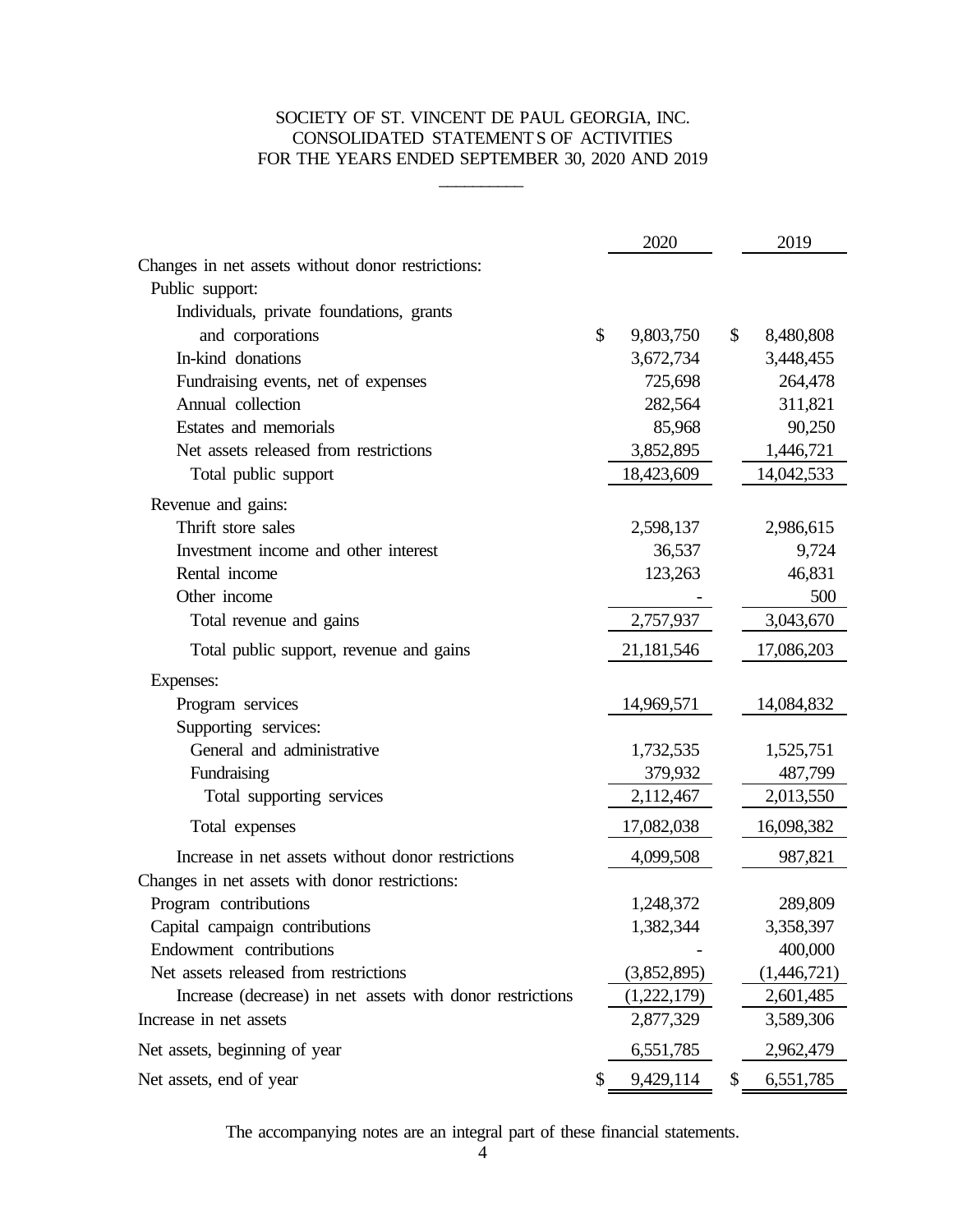## SOCIETY OF ST. VINCENT DE PAUL GEORGIA, INC. CONSOLIDATED STATEMENT OF FUNCTIONAL EXPENSES FOR THE YEAR ENDED SEPTEMBER 30, 2020

 $\overline{\phantom{a}}$ 

|                                    |               |              |              | Program Services |                    |               | Supporting Services |                |                |             |            |
|------------------------------------|---------------|--------------|--------------|------------------|--------------------|---------------|---------------------|----------------|----------------|-------------|------------|
|                                    |               |              |              | Total            |                    |               |                     |                | Total          |             |            |
|                                    |               |              | Thrift Store | Thrift Store     | Conferences        | Program       |                     |                | General and    |             | Total      |
|                                    |               | Direct Aid   | Operations   | Recycling        | Services           | Services      | Administration      | Communications | Administrative | Fundraising | Expenses   |
| Salaries                           | $\mathbb{S}$  | 514,083 \$   | 295,117 \$   | 43,072 \$        | 33,554 \$          | 885,826 \$    | 638,577 \$          | 40,806 \$      | 679,383 \$     | 328,234 \$  | 1,893,443  |
| Payroll taxes and benefits         |               | 33,337       | 47,120       | 3,345            | 17,396             | 101,198       | 242,250             | 2,779          | 245,029        | 24,003      | 370,230    |
| Direct Aid                         |               | 1,801,914    | 117,014      |                  | 10,119,429         | 12,038,357    |                     |                |                |             | 12,038,357 |
| Rent                               |               |              | 912,226      |                  |                    | 912,226       |                     |                |                |             | 912,226    |
| Utilities                          |               | 10,050       | 212,324      |                  | 1,278              | 223,652       | 88,191              |                | 88,191         | 25          | 311,868    |
| Professional fees                  |               | 164          | 1,996        |                  | 21,249             | 23,409        | 136,362             |                | 136,362        |             | 159,771    |
| Supplies                           |               |              | 135,530      |                  | 359                | 135,889       | 24,037              | 240            | 24,277         |             | 160,166    |
| Bank fees                          |               |              | 55,344       |                  |                    | 55,344        | 32,363              |                | 32,363         | 3,708       | 91,415     |
| Dues and subscriptions             |               | 421          | 180          |                  | 382                | 983           | 58,364              | 1,064          | 59,428         | 100         | 60,511     |
| Travel                             |               |              | 189          |                  | 1,593              | 1,782         | 20,069              | 191            | 20,260         | 1,089       | 23,131     |
| Printing                           |               |              | 1,627        |                  | 755                | 2,382         | 18,855              |                | 18,855         | 7,096       | 28,333     |
| Advertising                        |               |              | 3,341        |                  |                    | 3,341         | 16,761              | 32,383         | 49,144         | 5,593       | 58,078     |
| Repairs and maintenance            |               | 26,633       | 60,962       |                  |                    | 87,595        | 29,007              |                | 29,007         |             | 116,602    |
| Technology                         |               | 8,969        |              |                  | 4,184              | 13,153        | 34,266              | 6,133          | 40,399         |             | 53,552     |
| Insurance                          |               | 3,442        | 9,740        | 1,497            | 2,495              | 17,174        | 36,819              |                | 36,819         | 499         | 54,492     |
| Auto expense                       |               | 27,680       | 15,865       |                  |                    | 43,545        | 7,892               |                | 7,892          |             | 51,437     |
| Postage                            |               | 113          | 64           |                  | 10                 | 187           | 6,949               |                | 6,949          | 3,740       | 10,876     |
| Events                             |               |              |              |                  |                    |               | 119                 |                | 119            |             | 119        |
| Training                           |               |              |              |                  |                    |               | 1,011               |                | 1,011          |             | 1,011      |
| Special projects                   |               | 167,371      |              |                  |                    | 167,371       | 86                  |                | 86             | 3,190       | 170,647    |
| Non-direct aid                     |               | 1,337        | 6,370        |                  | 181,536            | 189,243       | 197                 |                | 197            |             | 189,440    |
| Interest                           |               | 5,533        | 8,260        | 2,406            | 4,010              | 20,209        | 59,181              |                | 59,181         | 802         | 80,192     |
| Property tax                       |               |              |              |                  |                    |               | 60,806              |                | 60,806         |             | 60,806     |
| Total expenses before depreciation |               |              |              |                  |                    |               |                     |                |                |             |            |
| and amortization                   |               | 2,601,047    | 1,883,269    | 50,320           | 10,388,230         | 14,922,866    | 1,512,162           | 83,596         | 1,595,758      | 378,079     | 16,896,703 |
| Depreciation and amortization      |               | 12,788       | 19,090       | 5,560            | 9,267              | 46,705        | 136,777             |                | 136,777        | 1,853       | 185,335    |
| Total expenses                     | $\mathcal{S}$ | 2,613,835 \$ | 1,902,359 \$ | 55,880<br>- \$   | 10,397,497<br>- \$ | 14,969,571 \$ | 1,648,939 \$        | 83,596 \$      | 1,732,535 \$   | 379,932 \$  | 17,082,038 |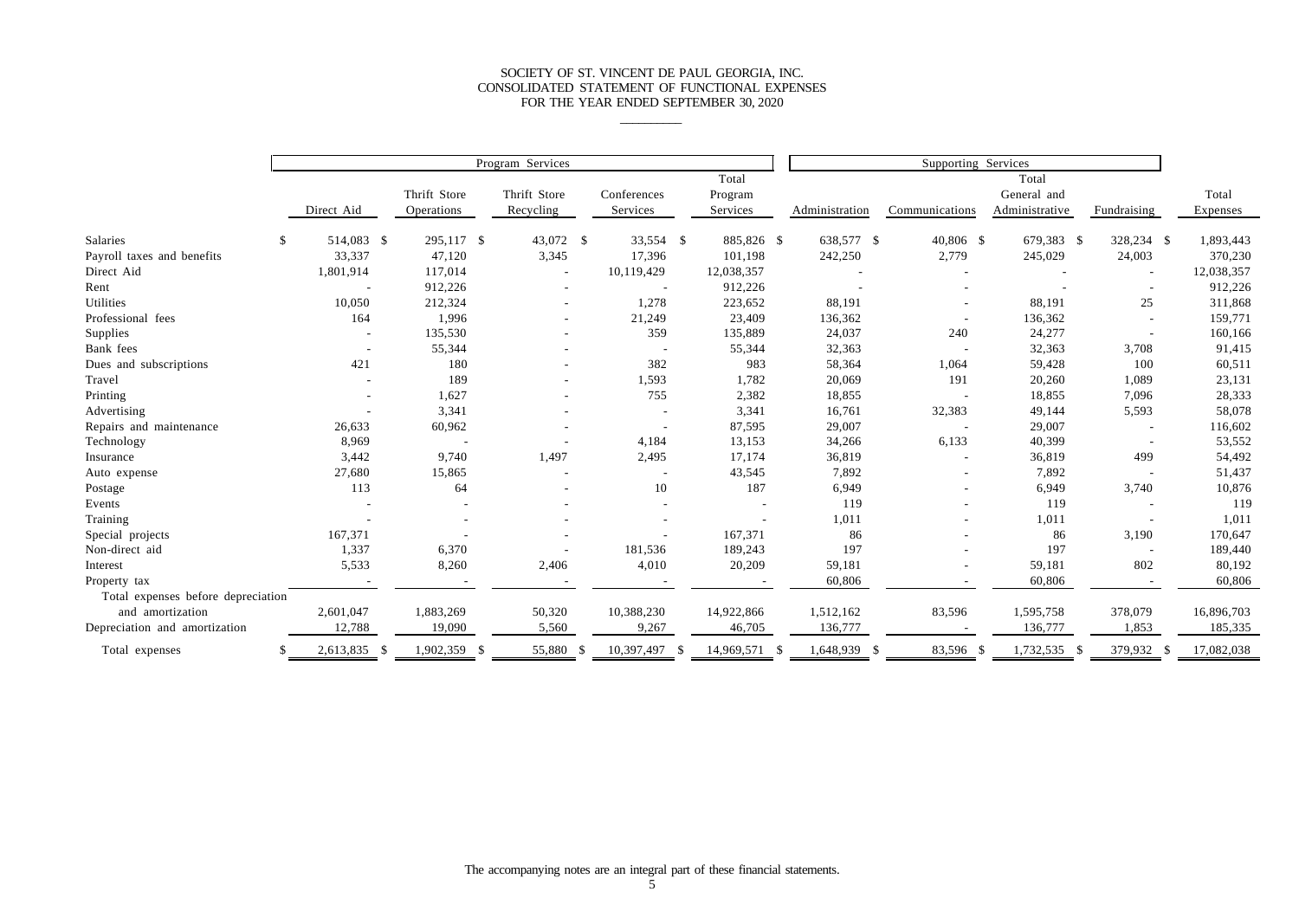## SOCIETY OF ST. VINCENT DE PAUL GEORGIA, INC. CONSOLIDATED STATEMENT OF FUNCTIONAL EXPENSES FOR THE YEAR ENDED SEPTEMBER 30, 2019

 $\overline{\phantom{a}}$ 

|                                    |              |                            |                   | Program Services |                  |               |                |                |                   |               |            |
|------------------------------------|--------------|----------------------------|-------------------|------------------|------------------|---------------|----------------|----------------|-------------------|---------------|------------|
|                                    |              |                            |                   |                  |                  | Total         |                |                | Total             |               |            |
|                                    |              |                            | Thrift Store      | Thrift Store     | Conferences      | Program       |                |                | General and       |               | Total      |
|                                    |              | Direct Aid                 | Operations        | Recycling        | Services         | Services      | Administration | Communications | Administrative    | Fundraising   | Expenses   |
| Salaries                           | $\mathbb{S}$ | 445,425 \$                 | 369,443 \$        | 48,379 \$        | 22,337 \$        | 885,584 \$    | 344,637 \$     | 38,361 \$      | 382,998 \$        | 282,355 \$    | 1,550,937  |
| Payroll taxes and benefits         |              | 36,550                     | 44,540            | 3,320            | 15,767           | 100,177       | 219,566        | 2,440          | 222,006           | 18,901        | 341,084    |
| Direct Aid                         |              | 1,816,717                  | 150,267           |                  | 8,971,327        | 10,938,311    |                |                |                   |               | 10,938,311 |
| Rent                               |              | 6,359                      | 855,889           | 2,725            | 4,714            | 869,687       | 67,956         |                | 67,956            | 908           | 938,551    |
| Utilities                          |              | 821                        | 252,297           |                  | 1,734            | 254,852       | 66,803         |                | 66,803            |               | 321,655    |
| Professional fees                  |              | 3,480                      | 1,465             |                  | 34,220           | 39,165        | 126,504        | 4,867          | 131,371           | 131,646       | 302,182    |
| Supplies                           |              | 3,564                      | 201,254           | 1,335            | 206              | 206,359       | 13,775         | 472            | 14,247            | 124           | 220,730    |
| Bank fees                          |              | $\overline{\phantom{a}}$   | 41,500            |                  |                  | 41,500        | 58,226         |                | 58,226            | 4,514         | 104,240    |
| Dues and subscriptions             |              | 1,669                      |                   |                  | 399              | 2,068         | 60,959         | 350            | 61,309            | 849           | 64,226     |
| Travel                             |              | 5,900                      | 1,976             | 280              | 3,558            | 11,714        | 46,634         | 116            | 46,750            | 4,310         | 62,774     |
| Printing                           |              | 1,559                      | 661               |                  | 936              | 3,156         | 23,385         | 17,856         | 41,241            | 17,202        | 61,599     |
| Advertising                        |              | 2,635                      | 3,731             |                  |                  | 6,366         | 15,206         | 18,206         | 33,412            | 4,629         | 44,407     |
| Repairs and maintenance            |              | 4,659                      | 62,052            |                  |                  | 66,711        | 47,402         |                | 47,402            | 55            | 114,168    |
| Technology                         |              | 480                        | 20                |                  | 8,508            | 9,008         | 79,112         | 207            | 79,319            | 2,405         | 90,732     |
| Insurance                          |              | 5,146                      | 6,617             | 2,206            | 3,676            | 17,645        | 55,141         |                | 55,141            | 735           | 73,521     |
| Auto expense                       |              | 34,787                     | 3,886             | 4,124            |                  | 42,797        | 14,612         |                | 14,612            |               | 57,409     |
| Postage                            |              | 33                         | 275               |                  | 15               | 323           | 9,924          | 12,034         | 21,958            | 3,088         | 25,369     |
| Events                             |              | 1,439                      |                   |                  | 203              | 1,642         | 10,427         | 198            | 10,625            | 5,529         | 17,796     |
| Training                           |              | 500                        | 72                |                  |                  | 572           | 6,190          |                | 6,190             | 1,113         | 7,875      |
| Special projects                   |              | 118,764                    | 341               |                  |                  | 119,105       | 2,905          |                | 2,905             |               | 122,010    |
| Non-direct aid                     |              | 4,650                      | 6,795             |                  | 412,950          | 424,395       | 24,301         | 434            | 24,735            | 7,615         | 456,745    |
| Interest                           |              | 3,206                      | 4,122             | 1,374            | 2,290            | 10,992        | 34,348         |                | 34,348            | 458           | 45,798     |
| Total expenses before depreciation |              |                            |                   |                  |                  |               |                |                |                   |               |            |
| and amortization                   |              | 2,498,343                  | 2,007,203         | 63,743           | 9,482,840        | 14,052,129    | 1,328,013      | 95,541         | 1,423,554         | 486,436       | 15,962,119 |
| Depreciation and amortization      |              | 9,538                      | 12,264            | 4,088            | 6,813            | 32,703        | 102,197        |                | 102,197           | 1,363         | 136,263    |
| Total expenses                     | -S           | 2,507,881<br>$\mathcal{S}$ | 2,019,467<br>- \$ | 67,831 \$        | 9,489,653<br>- S | 14,084,832 \$ | 1,430,210 \$   | 95,541 \$      | 1,525,751<br>- \$ | 487,799<br>-S | 16,098,382 |
|                                    |              | 15%                        | 13%               | Less than 1%     | 59%              | 87%           | 9%             | 1%             | 10%               | 3%            | 100%       |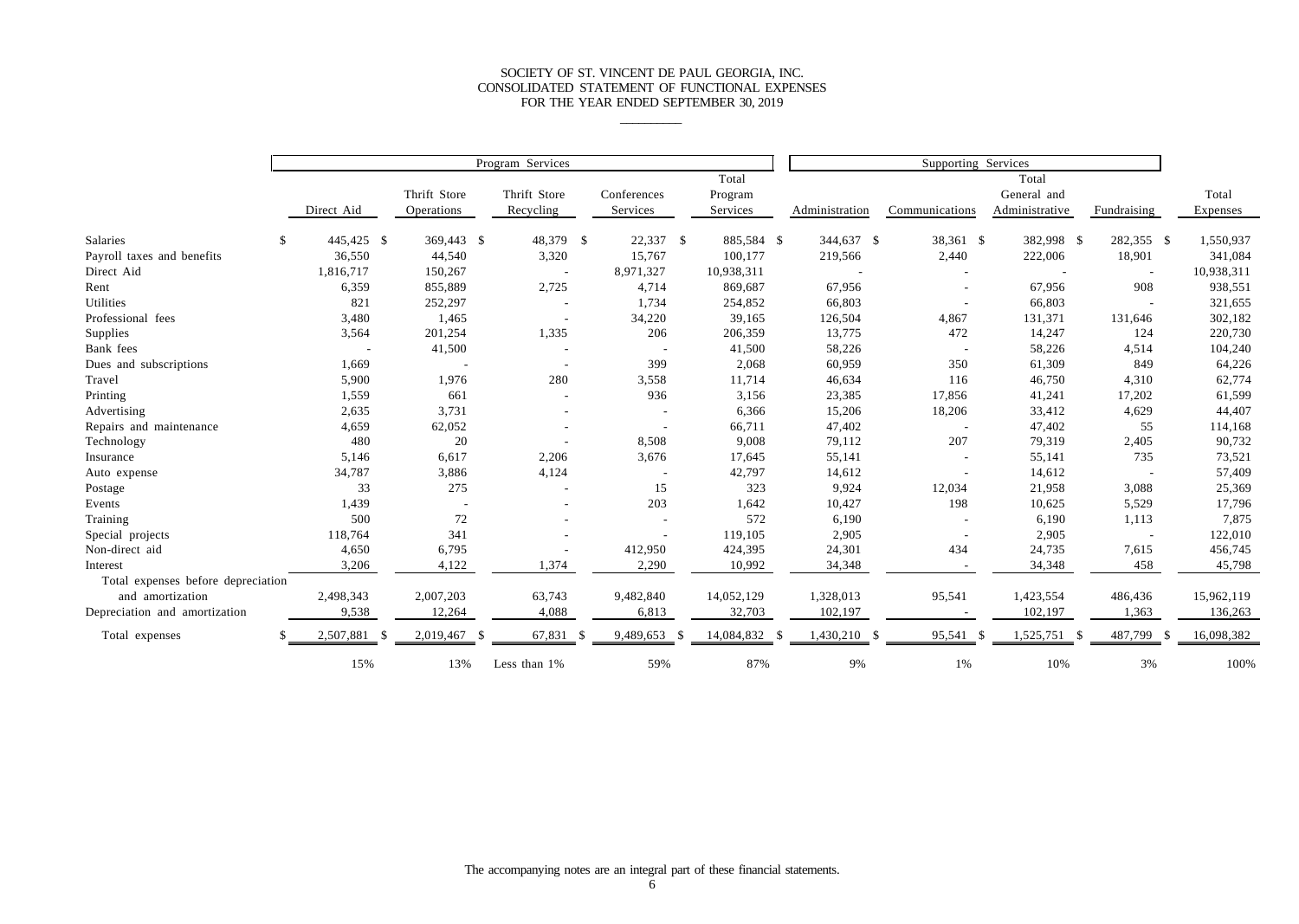# SOCIETY OF ST. VINCENT DE PAUL GEORGIA, INC. CONSOLIDATED STATEMENTS OF CASH FLOWS FOR THE YEARS ENDED SEPTEMBER 30, 2020 AND 2019

\_\_\_\_\_\_\_\_\_\_

|                                                             | 2020               |                           | 2019               |
|-------------------------------------------------------------|--------------------|---------------------------|--------------------|
| Cash flows from operating activities:                       |                    |                           |                    |
| Increase in net assets                                      | \$<br>2,877,329    | $\boldsymbol{\mathsf{S}}$ | 3,589,306          |
| Adjustments to reconcile changes in net assets              |                    |                           |                    |
| to net cash provided by operating activities:               |                    |                           |                    |
| Depreciation and amortization                               | 185,335            |                           | 136,263            |
| Contributions and pledges restricted for long-term purposes | (1,382,344)        |                           | (3,358,397)        |
| Donated fixed assets                                        | (75,568)           |                           | (10,500)           |
| Donated cemetery lots                                       | (27,510)           |                           |                    |
| Gain on investments                                         | (34, 941)          |                           | (9,772)            |
| Changes in assets and liabilities:                          |                    |                           |                    |
| (Increase) decrease in assets:                              |                    |                           |                    |
| Accounts receivable                                         | 4,986              |                           | (39, 129)          |
| Inventory                                                   | (122,020)          |                           | 42,682             |
| Other assets                                                | 7,558              |                           | 20,565             |
| Increase (decrease) in liabilities:                         |                    |                           |                    |
| Accounts payable<br>Accrued expenses                        | (43,046)<br>25,130 |                           | (19,892)<br>48,561 |
| Deferred revenue                                            | (84, 555)          |                           | (9,951)            |
| Other liabilities                                           | 39,240             |                           |                    |
| Total adjustments                                           | (1,507,735)        |                           | (3,199,570)        |
| Net cash provided by operating activities                   | 1,369,594          |                           | 389,736            |
| Cash flows from investing activities:                       |                    |                           |                    |
| Purchases of investments                                    | (418)              |                           | (401,706)          |
| Purchases of property and equipment                         | (4,439,727)        |                           | (2,770,521)        |
| Issuance of note receivable                                 | (5,297,250)        |                           |                    |
| Net cash used in investing activities                       | (9, 737, 395)      |                           | (3, 172, 227)      |
| Cash flows from financing activities:                       |                    |                           |                    |
| Net draws on line of credit                                 | (7,000)            |                           | 45,000             |
| Cash collected for long-term purposes                       | 1,969,800          |                           | 2,241,608          |
| Proceeds on Paycheck Program Loan                           | 383,400            |                           |                    |
| Borrowings on notes payable                                 | 8,000,000          |                           | 1,750,000          |
| Principal payments on notes payable                         | (1,029,886)        |                           | (10,063)           |
| Net cash provided by financing activities                   | 9,316,314          |                           | 4,026,545          |
| Net increase in cash and cash equivalents                   | 948,513            |                           | 1,244,054          |
| Cash and cash equivalents, beginning of year                | 2,800,166          |                           | 1,556,112          |
| Cash and cash equivalents, end of year                      | \$<br>3,748,679    | S                         | 2,800,166          |
|                                                             |                    |                           |                    |
| Supplemental Disclosures of Cash Flow Information:          |                    |                           |                    |
| Cash paid for interest                                      | \$<br>143,976      |                           | 18,499             |
| Interest capitalized                                        | \$<br>63,313       | \$                        |                    |

The accompanying notes are an integral part of these financial statements.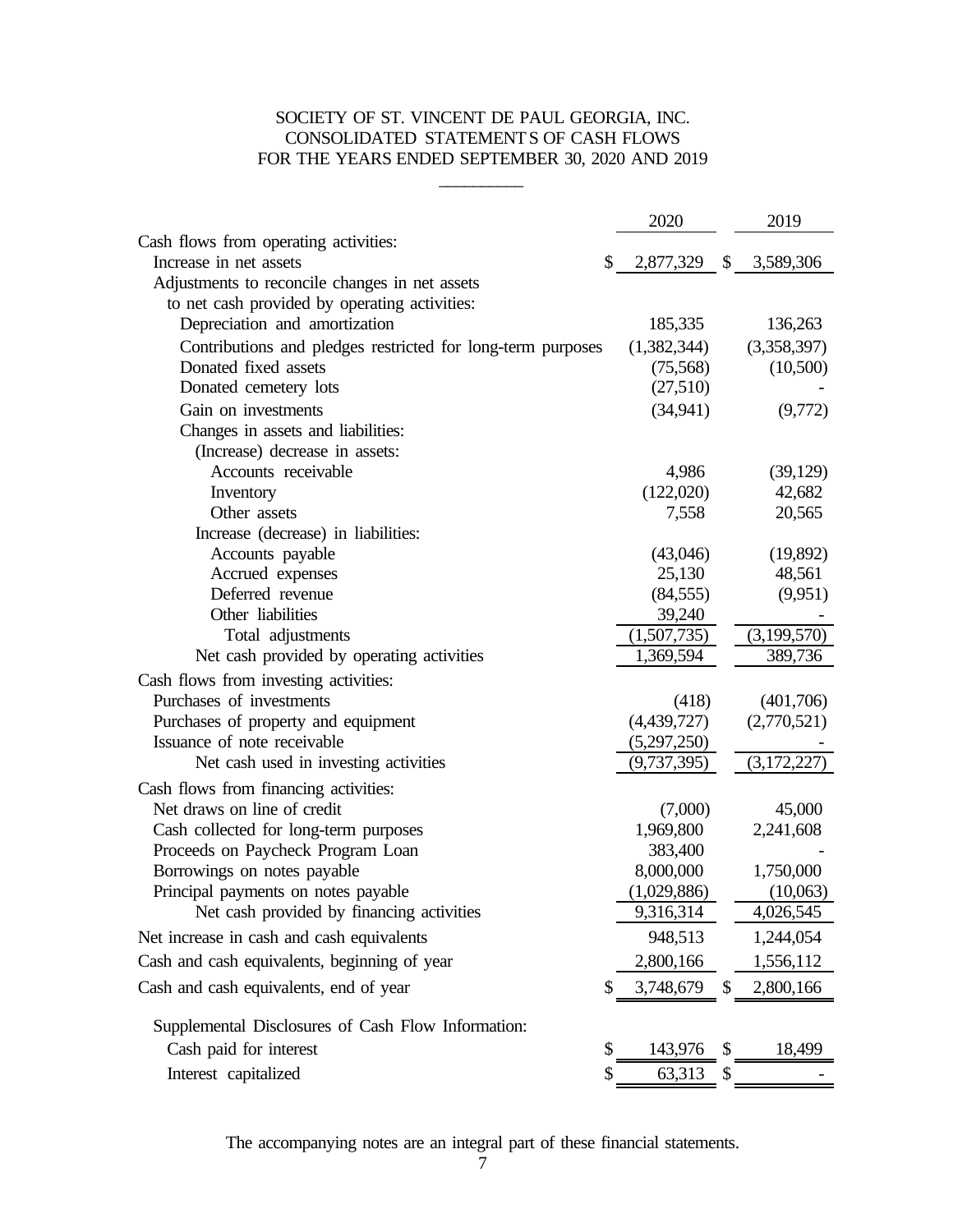\_\_\_\_\_\_\_\_\_\_

#### 1. Nature of Organization and Significant Accounting Policies

#### **Organization**

The Society of St. Vincent de Paul Georgia, Inc. (the "Society") is a nonprofit organization that has been actively assisting people in metro Atlanta and Georgia since 1903. The Society is part of an international organization of Catholic lay people. The Society's mission is to respond and reach out to people in need, regardless of their race or religion. The Society strives to equip individuals experiencing a time of hardship with the materials, education and confidence needed to establish financial security and self-sufficiency. The Society serves individuals based on their circumstances through financial assistance, free food, free clothing, other merchandise, transportation assistance or a combination of these services. Over seventy volunteer groups, referred to as St. Vincent de Paul Conferences (the "Conferences"), provide assistance in various locations throughout North Georgia. The Society also operates eleven thrift stores in the Atlanta area where clients may redeem vouchers for free clothing, furniture and household goods. The proceeds from stores are used to help families in need with financial assistance. The Council of the Society of St. Vincent de Paul Georgia, Inc. (the Council) is the administrative segment of the Society. The activities and account balances of the Council, conferences, thrift stores, and the new entities created as part of the New Markets Tax Credit transaction, as further discussed below, are included in these consolidated financial statements.

As further discussed in Note 16, the Society was required to form additional entities in accordance with the New Markets Tax Credit funding for the purchase and renovation of the building. In May 2019, a new limited liability company, the 2050 SVDP, LLC, was formed to hold funds and collect rental income. In November 2019, a new 501(c)(3), the SVDP Georgia Support Organization, Inc., was formed, and at that time, the building and other property was transferred to this new entity.

In June 2020, the SVDP Georgia Community Pharmacy, LLC (the Pharmacy) was formed. There was no activity during fiscal 2020. The Pharmacy will be consolidated in the financial statements in fiscal 2021.

#### Basis of Accounting

The consolidated financial statements of the Society are presented on the accrual basis of accounting and accordingly reflect all significant receivables, payables and other liabilities in conformity with accounting principles generally accepted in the United States of America (GAAP). Under this method of accounting, revenues are recognized in the period in which they are earned, while expenses are recognized in the period in which they are incurred.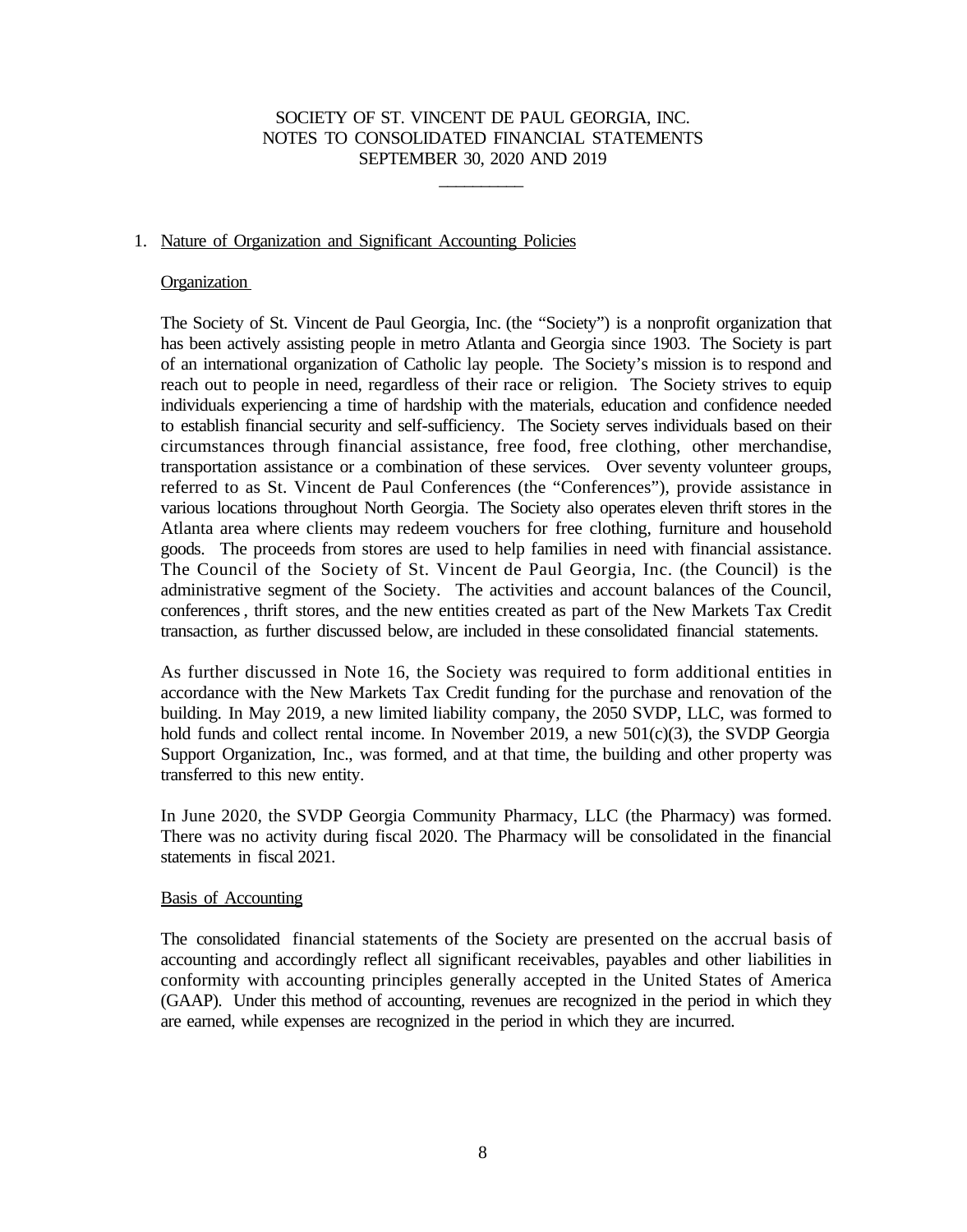\_\_\_\_\_\_\_\_\_\_

### 1. Nature of Organization and Significant Accounting Policies – Continued

#### Financial Statement Presentation

In accordance with GAAP, the Society is required to report information regarding its consolidated financial position and activities according to two classes of net assets: net assets without donor restrictions and net assets with donor restrictions, based on stipulations made by the donor.

#### **Contributions**

The Society records unconditional promises to give and contributions received as support without donor restrictions or support with donor restrictions, depending on the existence and/or nature of donor restrictions.

The Society reports gifts of cash and other assets as support with donor restrictions if they are received with donor stipulations that limit the use of the donated assets. When a donor restriction expires, that is, when a stipulated time restriction ends or purpose restriction is accomplished, net assets with donor restrictions are reclassified to net assets without donor restrictions and reported in the consolidated statement of activities as net assets released from restrictions. All contributions and unconditional promises to give which do not have donor restrictions as to purpose or time are classified as contributions without donor restrictions and pledges receivable.

The Society records gifts of property and equipment as support without donor restrictions unless explicit donor stipulations specify how the donated assets must be used. Gifts of long-lived assets with explicit restrictions that specify how the assets are to be used, as well as gifts of cash or other assets that must be used to acquire long-lived assets, are reported as support with donor restrictions . Absent explicit donor stipulations about how long those long-lived assets must be maintained, the Society reports expirations of donor restrictions when the donated or purchased long-lived assets are placed in service.

### Donated Property, Services and Goods

In accordance with GAAP, all non-cash gifts (other than personal services) are recorded at their estimated fair value at the date of receipt. Donated services are recognized as contributions if the services (a) create or enhance non-financial assets, or (b) require specialized skills that are provided by individuals possessing those skills and would otherwise need to be purchased by the Society if not provided by donation.

During the fiscal years ended September 30, 2020 and 2019, donations of specialized services were received and recorded. Also, the Society received donations of vehicles, clothing and food for both sale and free distribution to clients.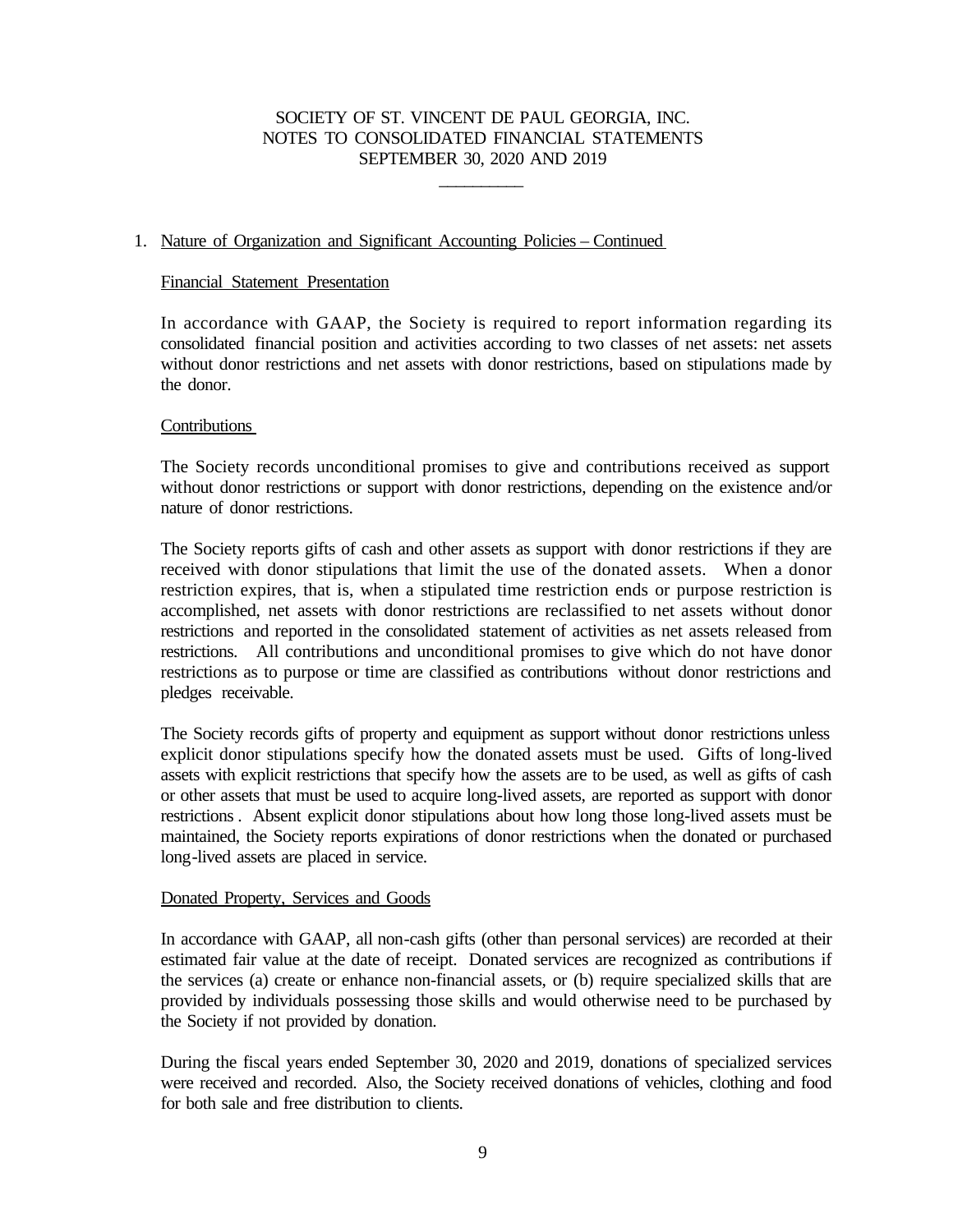\_\_\_\_\_\_\_\_\_\_

### 1. Nature of Organization and Significant Accounting Policies – Continued

### Donated Property, Services and Goods – Continued

Donated property, services and goods consist of the following for the years ending September 30:

|                                            | 2020      | 2019            |
|--------------------------------------------|-----------|-----------------|
| Clothing and food                          | 3,148,016 | \$<br>3,191,102 |
| Property and equipment                     | 75,568    | 10,500          |
| Cemetery lots                              | 30,380    |                 |
| Furniture - for resale or donation         | 128,643   | 142,886         |
| Specialized services                       | 7,805     | 11,381          |
| Other in-kind - conferences                | 282,322   | 92,586          |
| Total donated property, services and goods | 3,672,734 | 3,448,455       |

#### Functional Allocation of Expenses

The costs of providing the various programs and other activities of the Society are summarized on a functional basis in the consolidated statements of activities. The consolidated statements of functional expenses present the natural classifications of expenses by function. Accordingly, certain costs have been allocated among the various programs and supporting services benefited. The financial statements report certain categories of expenses that are attributed to more than one program or supporting function. Therefore, expenses require allocation on a reasonable basis that is consistently applied. The expenses that are allocated include utilities, repairs and maintenance, and depreciation and amortization, which are allocated based on estimates of square footage. Salaries and wages, payroll taxes and benefits, supplies, printing, insurance, and postage are allocated based on estimates of time and effort.

### **Estimates**

The preparation of consolidated financial statements in conformity with GAAP requires management to make estimates and assumptions that affect certain reported amounts and disclosures. Accordingly, actual results could differ from those estimates.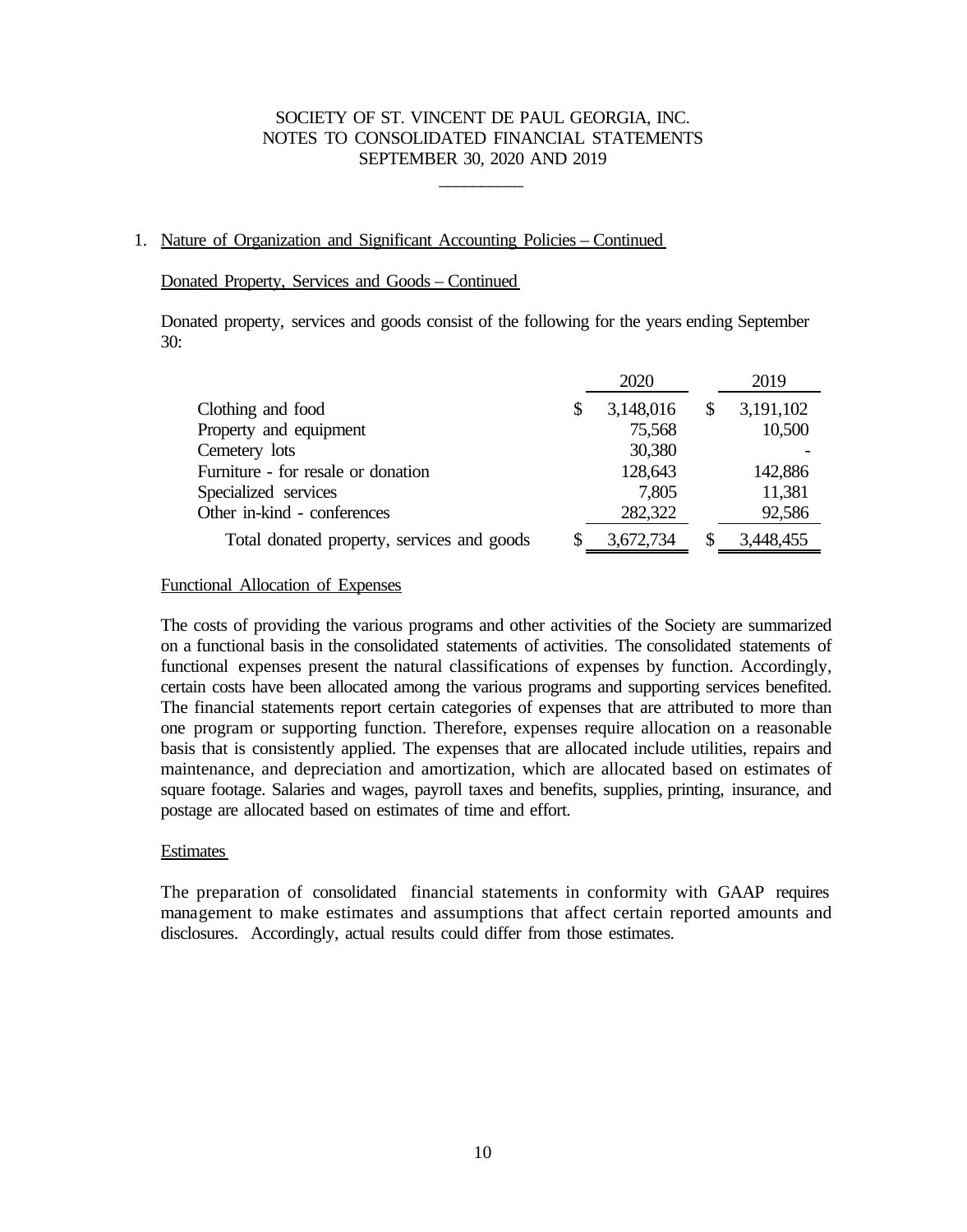\_\_\_\_\_\_\_\_\_\_

### 1. Nature of Organization and Significant Accounting Policies – Continued

#### Tax Exempt Status

The Society is exempt from federal income tax under the provisions of Section  $501(c)(3)$  of the Internal Revenue Code and classified by the Internal Revenue Service as an organization other than a private foundation. In the opinion of management, the Society continues to operate as a tax-exempt organization and, accordingly, no provisions for federal and state income taxes have been recorded in the accompanying consolidated financial statements. Income from certain activities not directly related to the Society's tax-exempt purpose is subject to taxation as unrelated business income. The Society is subject to unrelated business income taxes on its rental income. For the years ended September 30, 2020 and 2019, there were no significant provisions for federal and state income taxes to record in the accompanying consolidated financial statements.

Management believes that it has appropriate support for any tax positions taken, and as such does not have any uncertain tax positions that are material to the consolidated financial statements. The Society's income tax returns are subject to examination by the appropriate regulatory authorities, and as of September 30, 2020 and 2019, the Society's federal tax returns remain open to examination for the last three years.

### Cash and Cash Equivalents and Concentration of Credit Risk

Cash includes demand accounts at several financial institutions as well as at the Catholic Archdiocese of Atlanta. For purposes of the consolidated statements of cash flows, the Society considers all short-term, interest-bearing deposits with original maturities of three months or less to be cash equivalents. Included in cash and cash equivalents are investments in a common fund account held by the Catholic Archdiocese of Atlanta (the Archdiocese).

The balance in the Society's bank accounts, as reflected in the bank's records, is insured by the Federal Deposit Insurance Corporation (FDIC) up to \$250,000. At September 30, 2020, the funds in the bank accounts exceeded this balance by \$649,940. At September 30, 2019, the funds in the bank accounts did not exceed this balance. The balances in the demand account at the Archdiocese at September 30, 2020 and 2019 of \$147,130 and \$33,353, respectively, are not insured by the FDIC.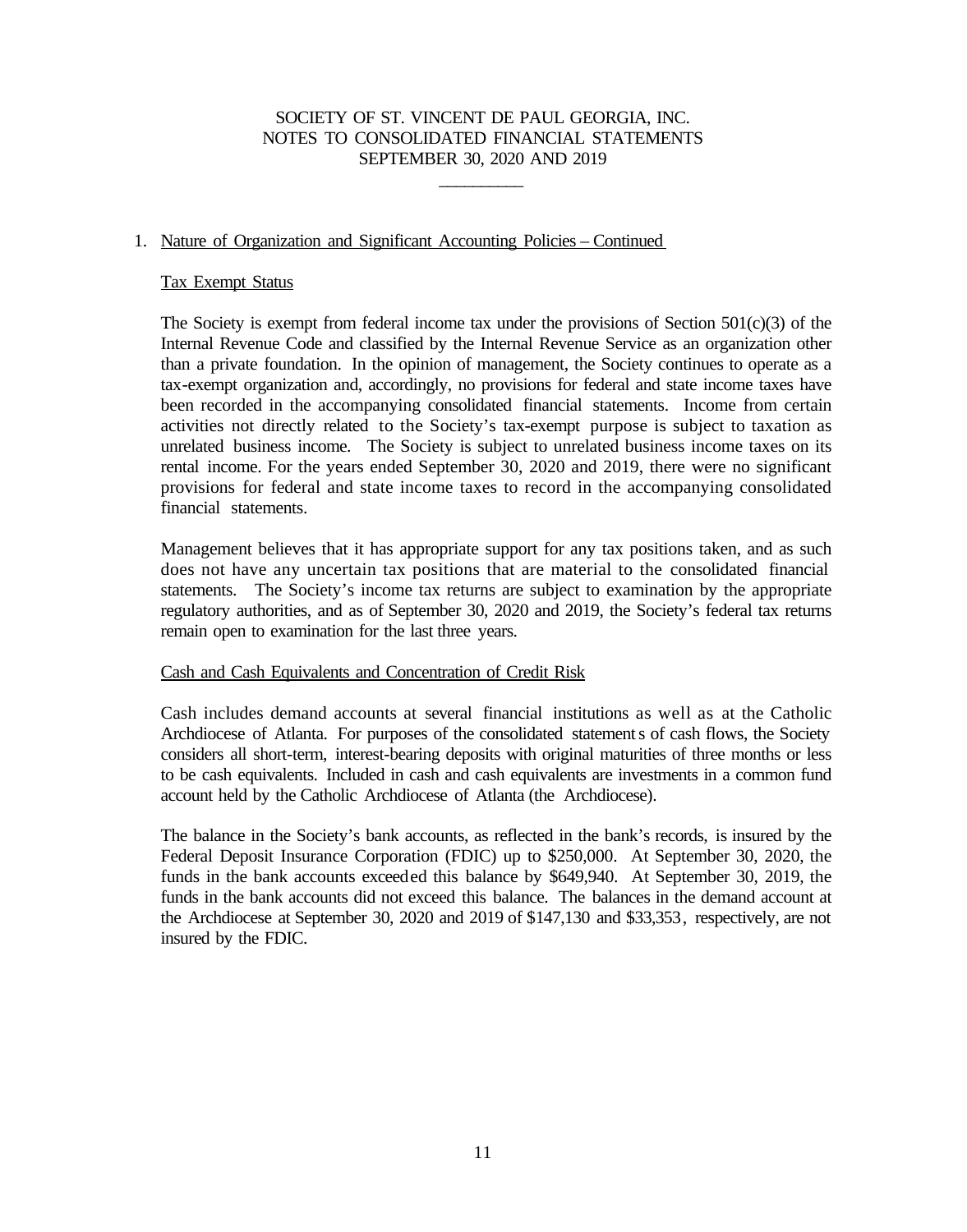\_\_\_\_\_\_\_\_\_\_

## 1. Nature of Organization and Significant Accounting Policies – Continued

Cash and Cash Equivalents and Concentration of Credit Risk – Continued

Cash consisted of the following at September 30:

|                                                                                    |   | 2020                 |              | 2019                |
|------------------------------------------------------------------------------------|---|----------------------|--------------|---------------------|
| Cash without donor restrictions<br>Cash restricted for various short-term purposes | S | 2,746,342<br>646,788 | <sup>S</sup> | 1,518,643<br>21,660 |
| Cash and cash equivalents                                                          |   | 3,393,130            |              | 1,540,303           |
| Cash with contractual restrictions for<br>buildings and improvements               |   | 355,549              |              |                     |
| Cash restricted for capital campaign<br>and building improvements                  |   |                      |              | 1,259,863           |
| Cash and cash equivalents, for purpose of the<br><b>Statements of Cash Flows</b>   |   | 3,748,679            | \$           | 2,800,166           |

### Accounts Receivable

Accounts receivable consist primarily of annual collection receivables less an allowance for doubtful accounts when applicable. Management's determination of the allowance for doubtful accounts is based on an evaluation of the accounts, past experience, current economic conditions, and other risks inherent in receivables. Management believes that all accounts receivable are fully collectible at September 30, 2020 and 2019, and accordingly no allowance has been recorded in the consolidated financial statements.

#### Inventory

Inventory consists of donated Thrift Store merchandise and various other supplies. The Society records inventory for donated goods at lower of cost or net realizable value, which is determined based on its future economic benefit.

#### Cemetery Lots and Mausoleum Spaces

Cemetery lots and mausoleum spaces are donated to the Society and are recorded at fair value at the date of donation. There were no lots donated to the Society or sold to clients during the years ended September 30, 2020 and 2019.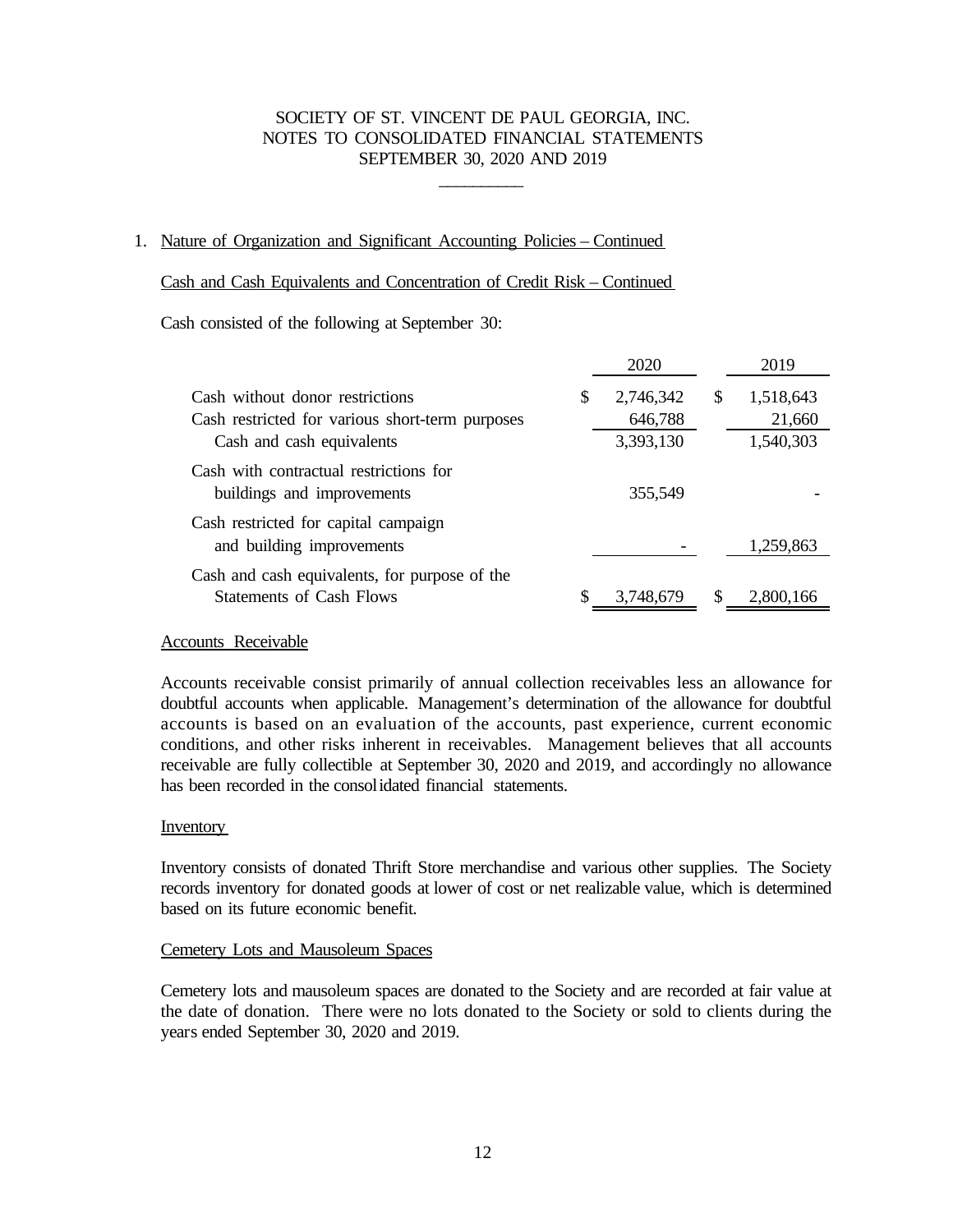\_\_\_\_\_\_\_\_\_\_

### 1. Nature of Organization and Significant Accounting Policies – Continued

### Property and Equipment

It is the policy of the Society to capitalize property and equipment in excess of \$1,000. Purchased furniture, fixtures, equipment and vehicles are recorded at cost. Donated furniture, fixtures, equipment, and vehicles are carried at approximate fair value at the date of donation. Depreciation is computed over the assets estimated useful lives, ranging from 3 to 30 years, using the straight-line method. Leasehold improvements are amortized over the estimated useful life of the improvement or the life of the lease, whichever is shorter.

### Deferred Revenue

Deferred revenue results from the Society recognizing special event revenue in the period in which the related event occurred. Accordingly, the event fees received for a fundraiser to be held the next fiscal year are deferred until the event date. Additionall y, deferred revenue results from advance payments from the Emergency Food and Shelter Program of the United Way.

#### Advertising Costs

Advertising costs are expensed as incurred.

### Evening for Hope

The Evening for Hope event was held in October 2019, subsequent to the 2019 fiscal year end. Therefore, due to timing of the event, deferred revenue as of September 30, 2019 totaled \$43,054. Due to the Coronavirus Pandemic, there was no deferred event revenue at September 30, 2020. Fundraising events are shown in the accompanying statement of activities for the years ended September 30, 2020 and 2019 net of expenses totaling \$84,818 and \$78,048, respectively, and were primarily for the Evening for Hope event.

### New Accounting Policies

In May 2014, the Financial Accounting Standards Board (FASB) issued Accounting Standards Update (ASU) 2014-09, *Revenue from Contracts with Customers (Topic 606)*. The core principle of Topic 606 is that an entity should recognize revenue to depict the transfer of goods or services to customers in an amount that reflects the consideration to which the entity expects to be entitled in exchange for those goods or services. This guidance requires retrospective application.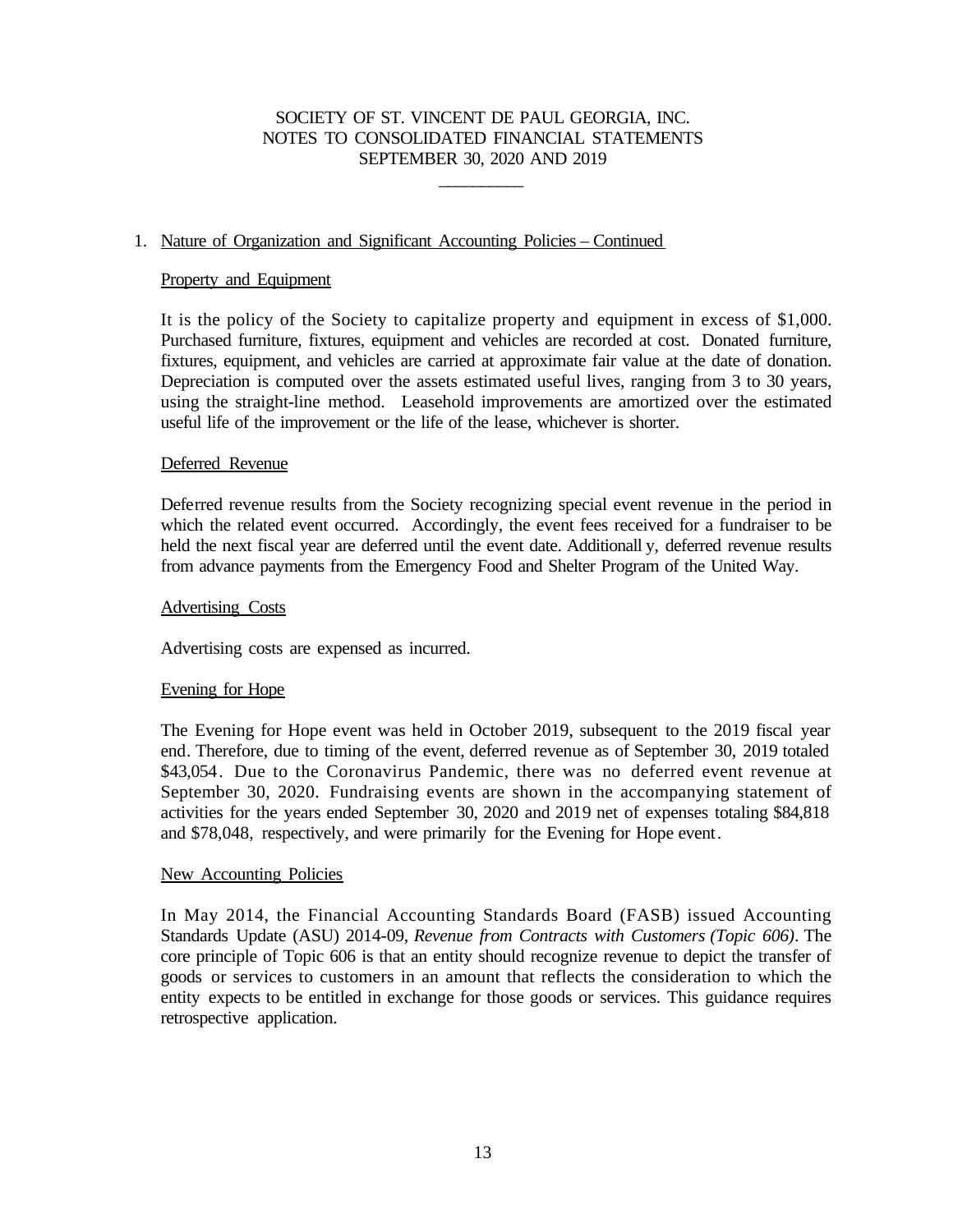\_\_\_\_\_\_\_\_\_\_

### 1. Nature of Organization and Significant Accounting Policies – Continued

### New Accounting Policies – Continued

In June 2018, FASB issued ASU 2018-08, *Clarifying the Scope and the Accounting Guidance for Contributions Received and Contributions Made.* This new standard clarifies and improves the scope and the accounting guidance for contributions received and contributions made. The guidance in this update should be applied on a modified prospective basis. Retrospective application is permitted.

These accounting policies are effective for fiscal years beginning after December 15, 2018. The Society adopted these accounting policies for the year ended September 30, 2020. These new accounting policies did not affect total net assets for either the year ended September 30, 2020 or 2019.

### Reclassification of Amounts

Certain amounts previously reported have been reclassified to conform to the current year's consolidated financial statement presentation.

### 2. Liquidity and Availability of Financial Assets

The Society is substantially supported by contributions without donor restrictions, thrift store sales, fundraising events, and in-kind donations. However, the Society also receives contributions with donor restrictions for various programs as well as for capital projects. Because a donor's restrictions require funds to be used in a particular manner or in a future period, the Society maintains those funds with donor restrictions so that they are available to meet those responsibilities as they are required to be met. Accordingly, these financial assets are not available to the Society for its general expenditures. General expenditures may be incurred for program, general and administrative , and fundraising purposes.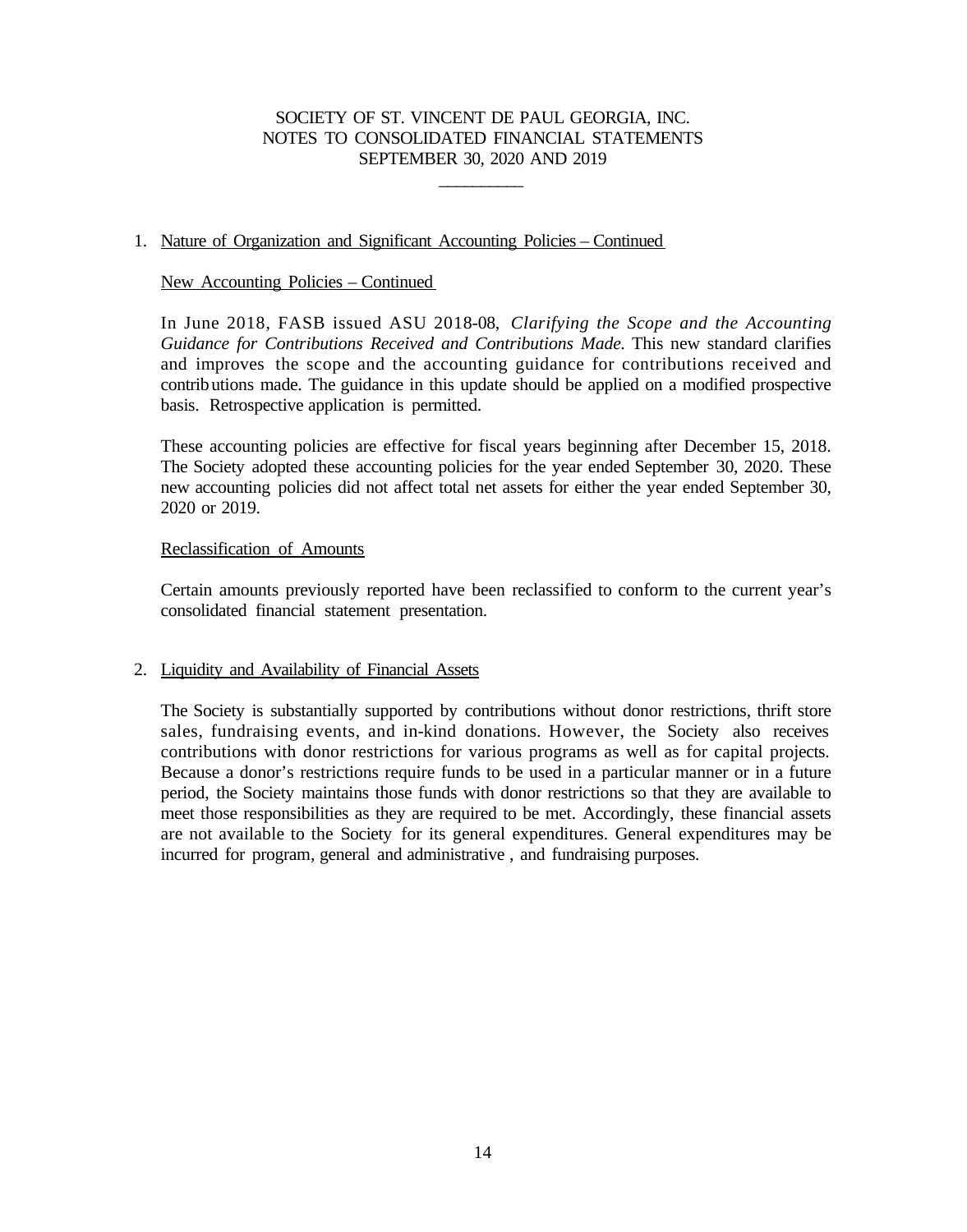\_\_\_\_\_\_\_\_\_\_

#### 2. Liquidity and Availability of Financial Assets – Continued

The Society's financial assets at September 30 (reduced by amounts that are not available for general use because of contractual, donor-imposed, or internal restrictions) available within one year after this date to satisfy liabilities at this date and for future general expenditure are as follows:

|                                                   | 2020                             | 2019        |
|---------------------------------------------------|----------------------------------|-------------|
| Cash and cash equivalents                         | \$<br>3,748,679 \$               | 1,540,303   |
| Accounts receivable                               | 237,196                          | 242,182     |
| Unconditional promises to give, net               | 950,487                          | 1,537,934   |
| Cash restricted for capital campaign              |                                  |             |
| and building improvements                         |                                  | 1,259,863   |
| Investments                                       | 642,913                          | 607,554     |
| Total financial assets available within one year  | 5,579,275                        | 5,187,836   |
| Less:                                             |                                  |             |
| Board designations of investments                 | (232,913)                        | (197, 554)  |
| Contractually restricted cash                     | (355,549)                        |             |
| Assets with donor restrictions:                   |                                  |             |
| Cash with donor restrictions for                  |                                  |             |
| property and equipment                            |                                  | (1,259,863) |
| Capital campaign promises to give, net            | (950, 487)                       | (1,537,934) |
| Perpetual restriction on investments              | (410,000)                        | (410,000)   |
| Financial assets available to meet cash needs for |                                  |             |
| general expenditures within one year              | \$<br>3,630,326<br>$\mathcal{S}$ | 1,782,485   |

For the years ended September 30, 2020 and 2019, cash with donor restrictions of \$646,788 and \$21,660, respectively, were included in financial assets available to meet cash needs for general expenditures within one year. The Society structures its financial assets to be available as its general expenditures, liabilities, and other obligations come due. In addition to financial assets available to meet general expenditures over the next twelve months, the Society utilizes an operating budget and anticipates collecting sufficient revenue to cover general expenditures not covered by donor-restricted resources. In addition, the Consolidated Statements of Cash Flows shows positive cash generated by operations for the year ended December 31, 2020 and 2019.

The Society's governing body has designated a portion of its resources without donor restrictions for a board-designated endowment fund as described in Note 12. Those amounts are identified as internal designations in the above table. These funds are invested in a pool of investments for long-term appreciation and current income but remain available and may be spent at the discretion of the Board.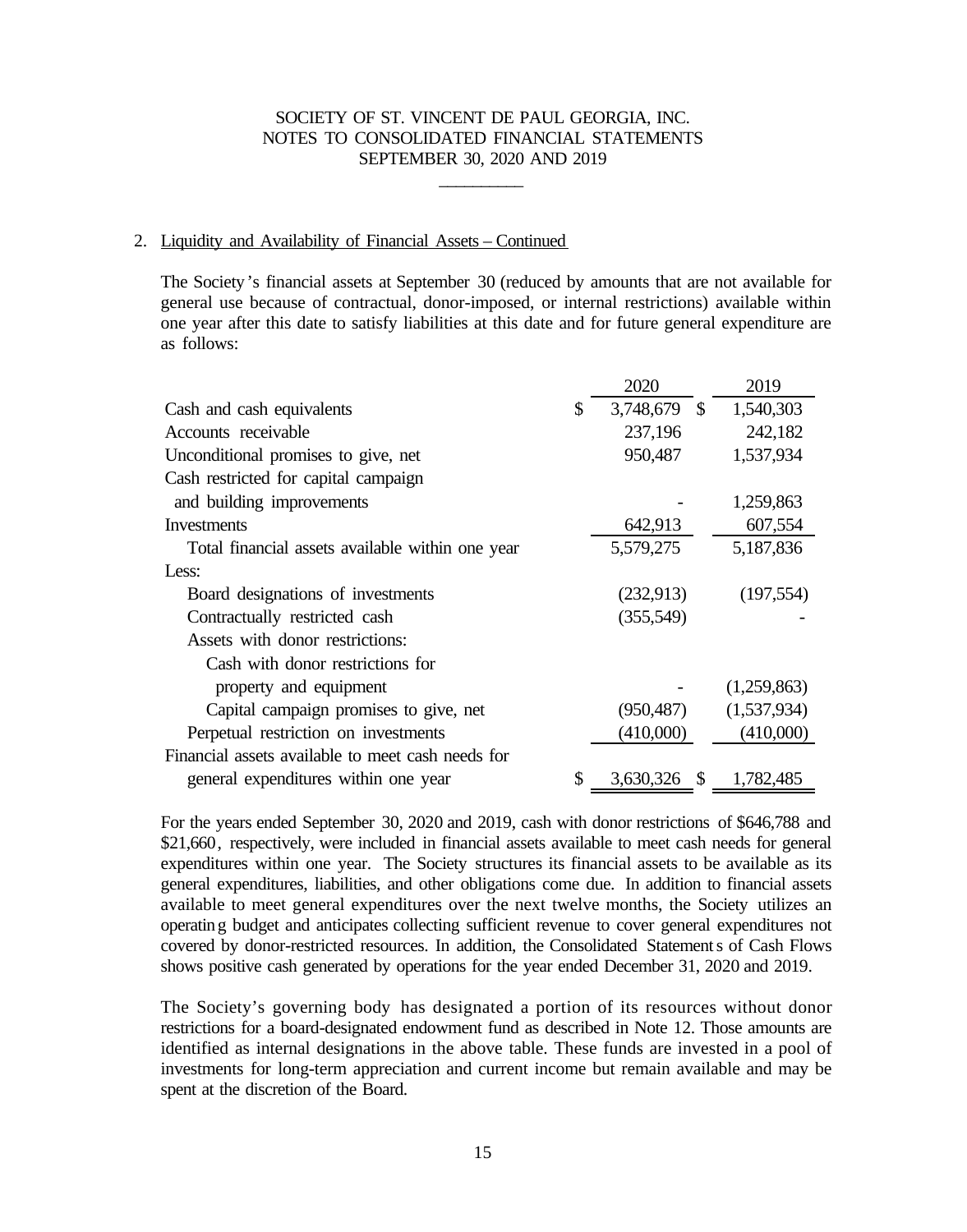\_\_\_\_\_\_\_\_\_\_

#### 2. Liquidity and Availability of Financial Assets – Continued

Additionally, as described in Note 7, the Society maintains a line of credit in the amount of \$300,000, which it could draw upon in the event of an unanticipated liquidity event.

During the year ended September 30, 2020, the global coronavirus pandemic threatened to deeply harm global growth. This has affected the U.S. and global equity markets, as well as eroded consumer confidence and deepened unemployment. It is uncertain how this volatility in the financial markets and general economic conditions may affect the Society's operations in the future.

While the Society believes it has the resources to continue its programs, its ability to do so, and the extent to which they each continue are heavily dependent on public support. The strength of public support is largely dependent on current and future overall economic conditions.

#### 3. Unconditional Promises to Give, Net

During 2018, the Society began a \$6,500,000 capital campaign to raise funds to purchase and renovate the building where Society operations are currently located and to create an endowment fund to support annual operations. Subsequently, this goal was increased to \$7,000,000. Pledges received through September 30, 2020 totaled approximately \$4,417,561 , of which the Society believes approximately \$4,336,140 will be realized. As of September 30, 2020 and 2019, the balance of net pledges receivable was \$950,478 and \$1,537,934, respectively . Pledges are recorded at net realizable value upon receipt. Contributions to be received after one year are discounted at 2.13%, commensurate with the risks involved. Amortization of the discount is recorded as additional contribution revenue and utilized in accordance with donor-imposed restrictions on the contribution.

Unconditional promises to give consist of the following at September 30:

|                                                 | 2020       | 2019      |
|-------------------------------------------------|------------|-----------|
| Amounts due in:                                 |            |           |
| Less than one year                              | 788,897 \$ | 1,121,994 |
| One to three years                              | 165,072    | 425,170   |
| Less discount on unconditional promises to give | (3,491)    | (9,230)   |
| Total unconditional promises to give, net       | 950,478    | 1,537,934 |
|                                                 |            |           |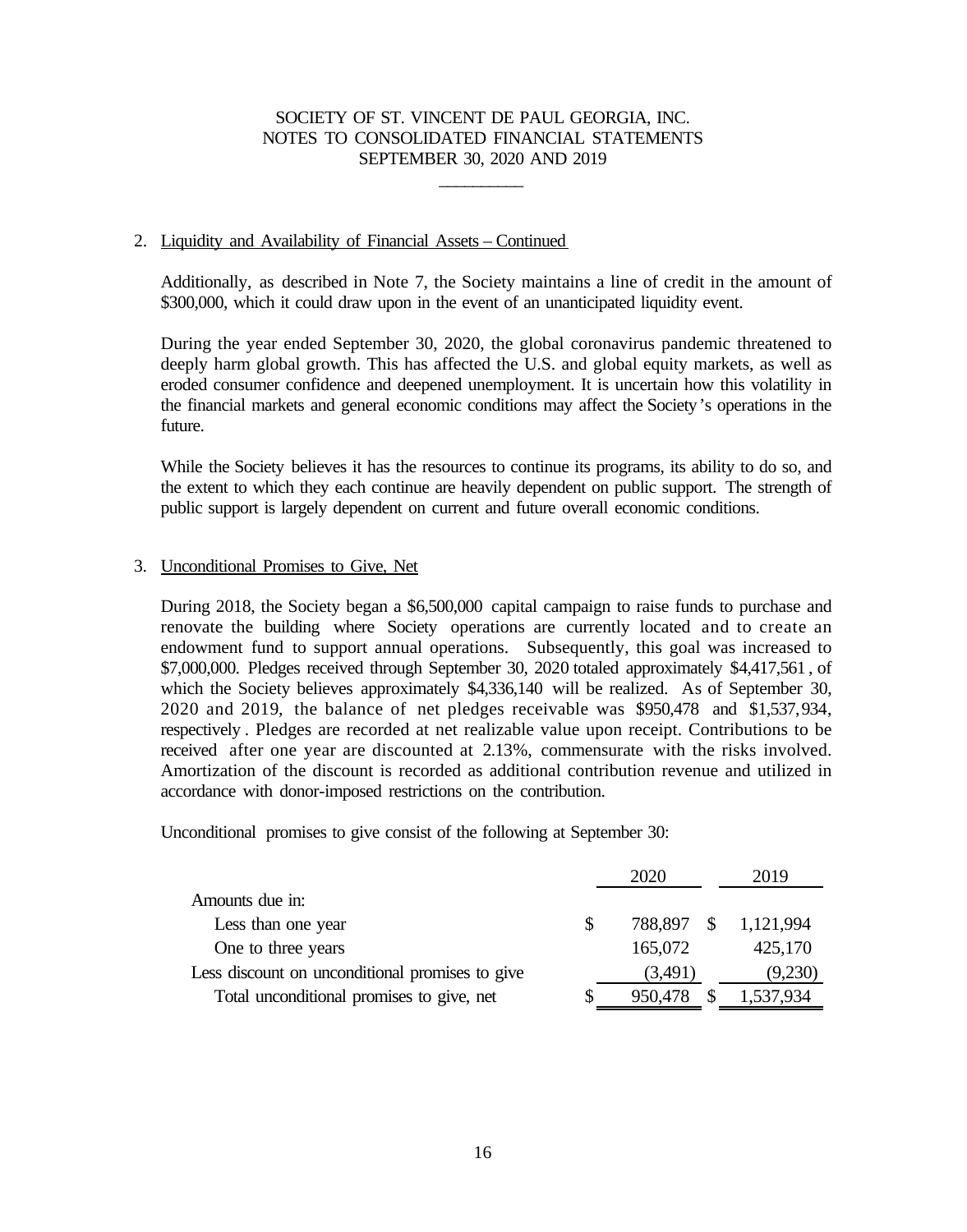\_\_\_\_\_\_\_\_\_\_

#### 4. Note Receivable

During 2020, the Society entered into a note receivable with an investment fund to facilitate the New Markets Tax Credit transaction as described in Note 18. The note receivable totaled \$5,297,250 with an interest rate of 1.00% as of September 30, 2020. The maturity date is January 31, 2048. Interest income will be received annually through December 2026, at which time annual principal and interest payments will be received thereafter through the maturity date.

### 5. Investments

The Society's investments are managed by investment managers with the Catholic Foundation of North Georgia. The Society's investments are maintained within the Society of St. Vincent de Paul Georgia Endowment Fund (the Fund), which was established during March 2012 to allow various Roman Catholic diocesan parishes, schools, agencies, entities or programs in the Archdiocese of Atlanta to establish permanent endowments for their future long-term needs and other designated purposes.

The Society's investments consist of one pooled investment fund with the Catholic Foundation of North Georgia. These investments are valued by the Catholic Foundation of North Georgia based on the underlying assets. Underlying assets in the funds consist of investments in exchange -traded equity securities and institutional fund investments measured at net asset value. Investment balances with the Catholic Foundation of North Georgia totaled \$642,913 and \$607,554 at September 30, 2020 and 2019, respectively.

Investment returns consist of the following for the years ended September 30:

|                                                                                   | 2020            | 2019            |  |
|-----------------------------------------------------------------------------------|-----------------|-----------------|--|
| Unrealized and realized gain<br>Dividends, interest, and reinvested capital gains | 32,623<br>9.139 | 3,621<br>11,838 |  |
| Investment management fees                                                        | (6,821)         | (5,687)         |  |
| Total investment income                                                           | 34,941          | 9,772           |  |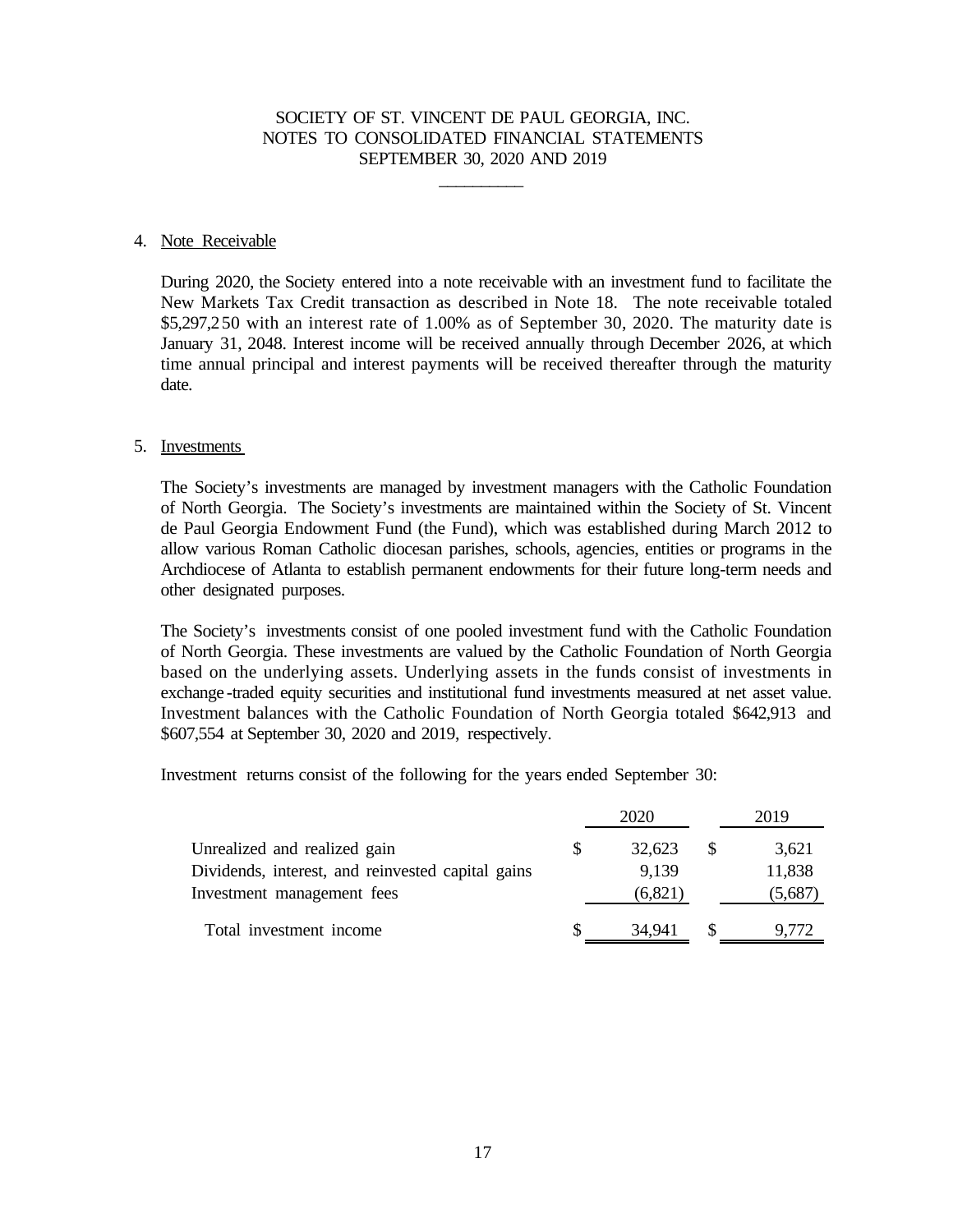\_\_\_\_\_\_\_\_\_\_

### 6. Property and Equipment, Net

Property and equipment are summarized as follows at September 30:

|                                     | 2020            |    | 2019       |
|-------------------------------------|-----------------|----|------------|
| Land                                | \$<br>577,700   | \$ | 577,700    |
| <b>Building</b>                     | 6,853,265       |    | 2,292,300  |
| Building and leasehold improvements | 206,204         |    | 270,245    |
| Equipment                           | 386,960         |    | 368,339    |
| <b>Vehicles</b>                     | 121,754         |    | 156,516    |
| Computer equipment                  | 89,586          |    | 165,988    |
| Security system                     | 14,016          |    | 14,016     |
| Furniture and fixtures              | 88,719          |    | 8,984      |
| Construction in process             |                 |    | 231,538    |
|                                     | 8,338,204       |    | 4,085,626  |
| Less accumulated depreciation       | (805,993)       |    | (883, 375) |
| Total property and equipment, net   | \$<br>7,532,211 | S  | 3,202,251  |

Depreciation and amortization expense for the years ended September 30, 2020 and 2019 totaled \$185,335 and \$136,263, respectively .

### 7. Line of Credit Payable

Previously, the Society secured a \$300,000 line of credit from the Archdiocese of Atlanta with a maturity date of May 31, 2021 and an interest rate of 8.5%. In February 2020, the maturity date was extended to March 2022. The outstanding balance on this line of credit at September 30, 2020 and 2019 was \$265,702 and \$272,702, respectively.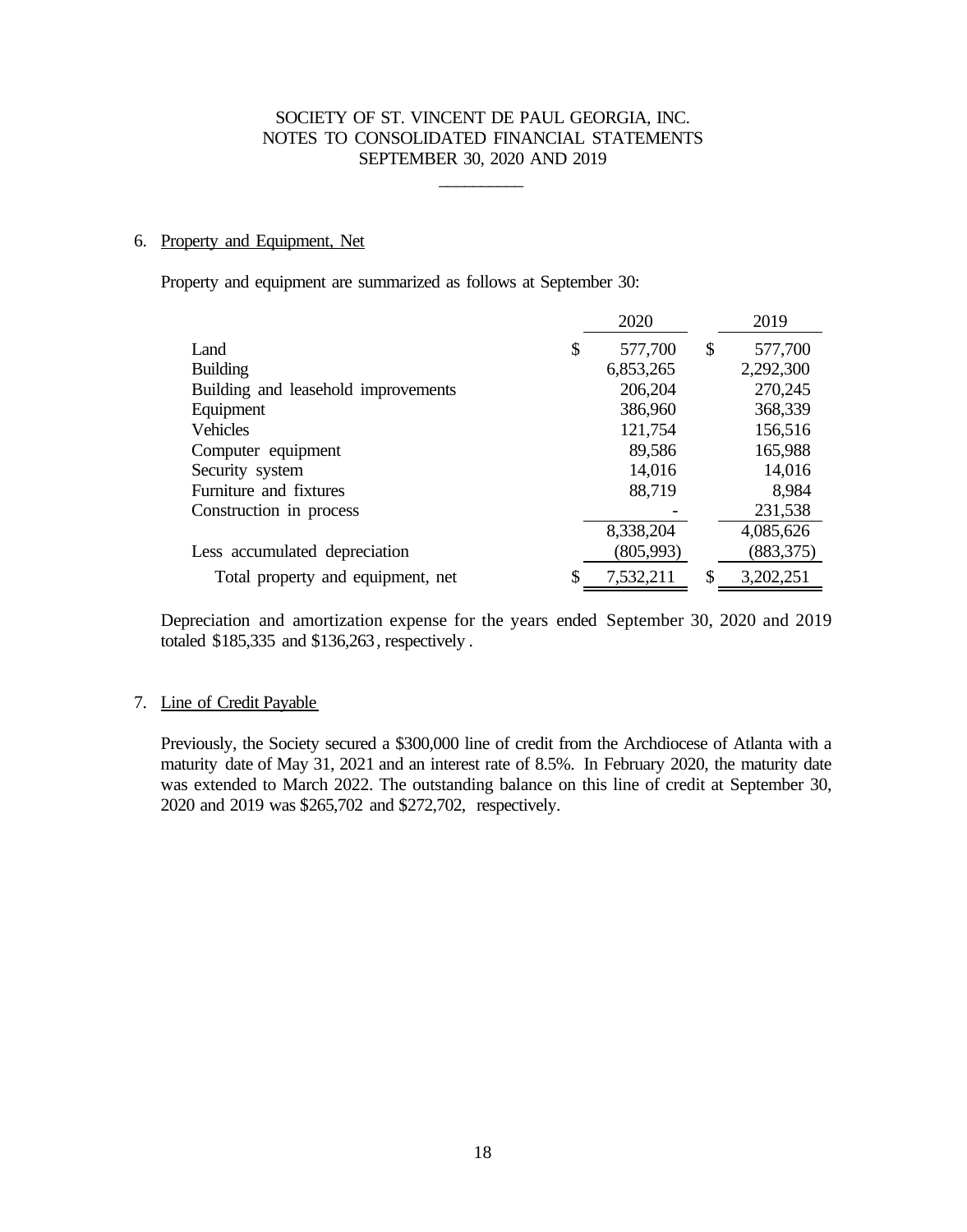\_\_\_\_\_\_\_\_\_\_

# 8. Notes Payable

|                                                                                                                                                                                                                                                                                                                                                                                                                                                                                                                                                                              | 2020            |    | 2019                |
|------------------------------------------------------------------------------------------------------------------------------------------------------------------------------------------------------------------------------------------------------------------------------------------------------------------------------------------------------------------------------------------------------------------------------------------------------------------------------------------------------------------------------------------------------------------------------|-----------------|----|---------------------|
| <b>Bank Debt:</b>                                                                                                                                                                                                                                                                                                                                                                                                                                                                                                                                                            |                 |    |                     |
| Bridge loan totaling \$650,000; variable payment<br>schedule consisting of 51 monthly payments of accrued<br>interest at libor rate plus 1.8% (5.05% and 6.80% at<br>September 30, 2020 and 2019), bi-monthly payments of<br>principal equal to the aggregate amount of capital<br>campaign pledge proceeds received, monthly payments<br>of principal must equal to no less that \$7,500 per<br>month; maturity date of June 4, 2024; collateralized by<br>assignment of capital campaign pledge proceeds,<br>assignment of rents, double negative pledge on all<br>assets. | \$<br>45,227    | \$ |                     |
| Building loan with interest at libor rate plus 1.8%<br>(5.05% and 6.80% at September 30, 2020 and 2019);<br>interest only payments through maturity date of June<br>2024; collateralized by a security lien on the building,<br>assignment of capital campaign pledge proceeds, and a<br>double negative pledge on all assets.                                                                                                                                                                                                                                               | 1,337,285       |    | 1,750,000           |
| Vehicle loan with a 4.59% fixed rate, due in monthly<br>installments of \$984, including principal and interest<br>through August 2020; collateralized by the vehicle<br><b>Total Bank Debt</b>                                                                                                                                                                                                                                                                                                                                                                              | 1,382,512       |    | 12,398<br>1,762,398 |
| New Markets Tax Credit debt:                                                                                                                                                                                                                                                                                                                                                                                                                                                                                                                                                 |                 |    |                     |
| Note payable with an entity, fixed interest rate of<br>1.00%; quarterly interest payments due; principal plus<br>accrued interest due January 31, 2050; collateralized by<br>all assets held by SVDP Georgia Support Organization,<br>Inc.                                                                                                                                                                                                                                                                                                                                   | 2,052,750       |    |                     |
| Note payable with an entity, fixed interest rate of<br>1.00%; quarterly interest payments due; principal plus<br>accrued interest due January 31, 2050; collateralized by<br>all assets held by SVDP Georgia Support Organization,<br>Inc.                                                                                                                                                                                                                                                                                                                                   | 5,297,250       |    |                     |
| Total New Markets Tax Credit debt                                                                                                                                                                                                                                                                                                                                                                                                                                                                                                                                            | 7,350,000       |    |                     |
| Total notes payable                                                                                                                                                                                                                                                                                                                                                                                                                                                                                                                                                          | \$<br>8,732,512 | SБ | 1,762,398           |
|                                                                                                                                                                                                                                                                                                                                                                                                                                                                                                                                                                              |                 |    |                     |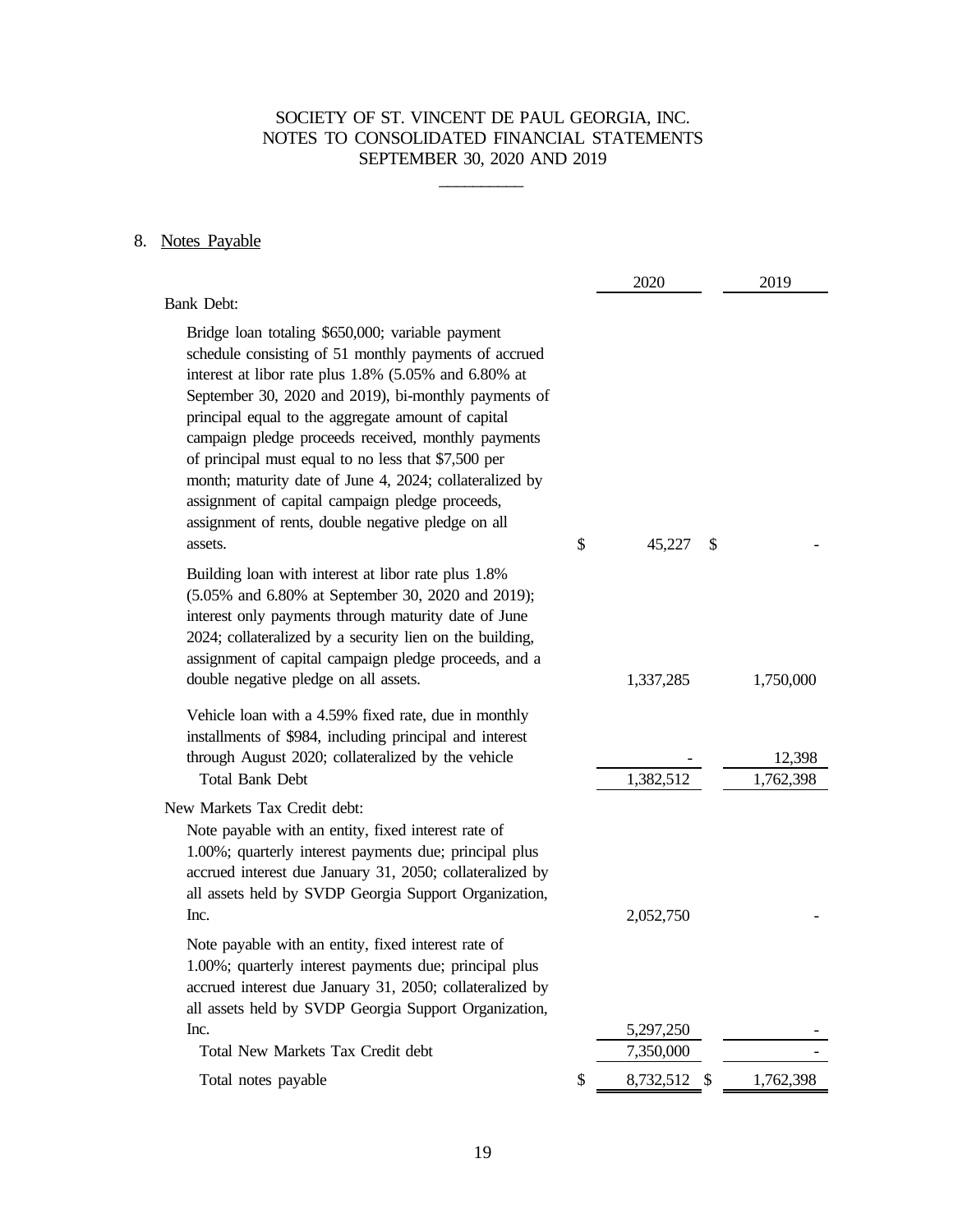\_\_\_\_\_\_\_\_\_\_

#### 8. Notes Payable – Continued

Aggregate principal maturities of debt subsequent to September 30, 2020 include \$45,227 during the year ended September 30, 2021, \$1,337,285 during the year ended September 30, 2024, and \$7,350,000 during the year ended September 30, 2027.

In April 2020, the Society obtained a loan from the United States Small Business Administration's (SBA) Paycheck Protection Program (PPP) to assist with operating cash flow during the pandemic. Management intends to spend the proceeds on eligible amounts that will qualify for loan forgiveness. Any portion of the loan not forgiven will require repayment to the SBA within five years at an interest rate of 1.0%. The total received in 2020 was \$383,400 and has been recorded as a loan in the statements of financial position. Management expects that the loan will be forgiven in fiscal 2021 and the related gain on extinguishment of debt will be recorded at that time.

#### 9. Board Designated Net Assets

Board designated net assets consist of endowed net assets of \$232,913 and \$197,554 for the years ended September 30, 2020 and 2019, respectively.

### 10. Net Assets With Donor Restrictions

Net assets with donor restrictions are comprised of funds the Society has received subject to donor-imposed restrictions consisting of the following at September 30:

|                                          | 2020         | 2019         |
|------------------------------------------|--------------|--------------|
| Purpose restrictions:                    |              |              |
| Journey program                          | \$<br>10,730 | \$<br>11,630 |
| Family support center                    | 2,110        | 4,583        |
| Direct aid                               | 633,960      | 5,447        |
| Capital campaign cash and pledges        | 950,478      | 2,797,797    |
| Total purpose restrictions               | 1,597,278    | 2,819,457    |
| Perpetual restrictions for operations    | 410,000      | 410,000      |
| Total net assets with donor restrictions | 2,007,278    | 3,229,457    |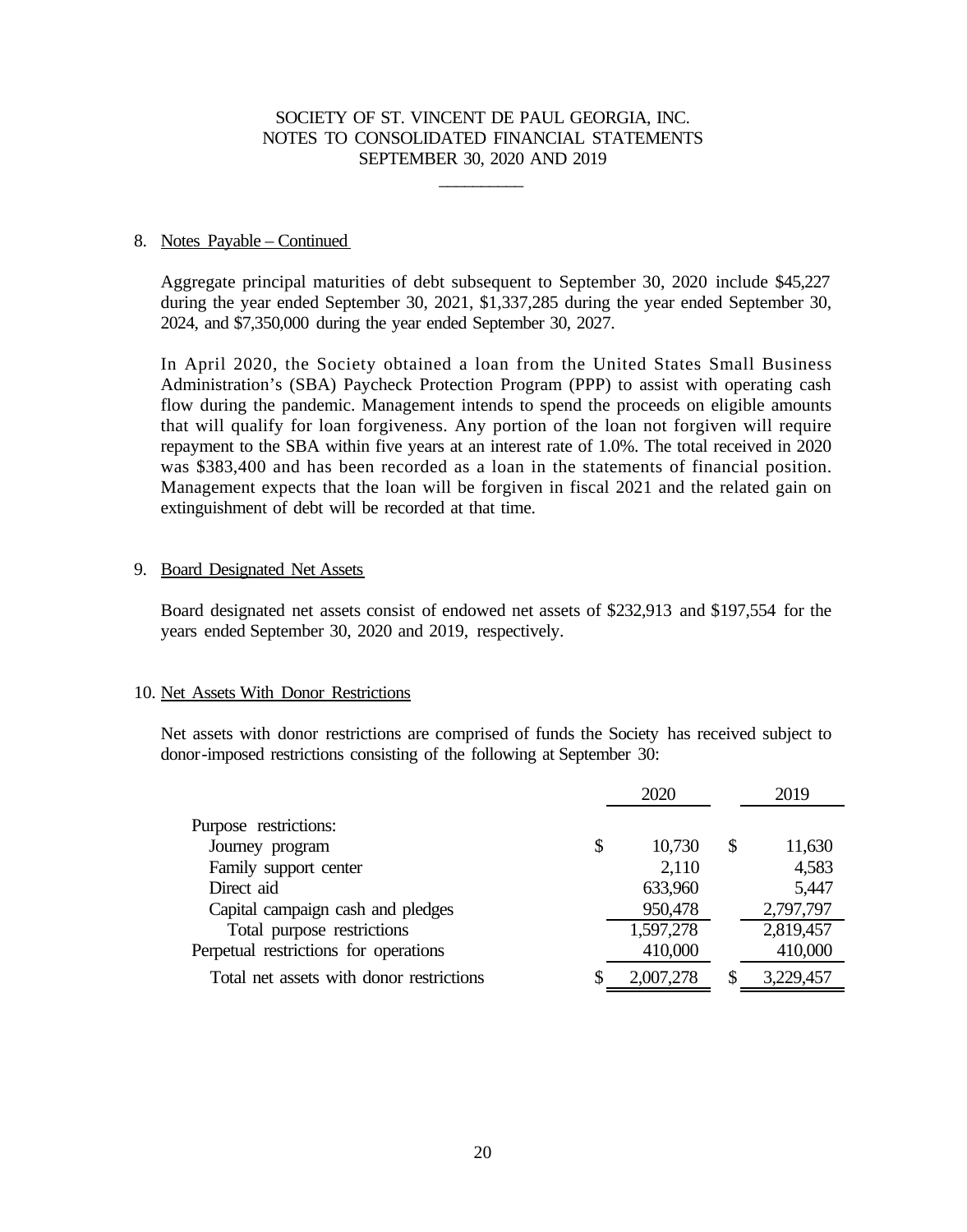\_\_\_\_\_\_\_\_\_\_

#### 11. Net Assets Released from Restrictions

The following net assets were released from donor restrictions by incurring expenditures satisfying the restricted purpose or by occurrence of other events specified by donors for the years ended September 30:

|                                             | 2020          |    | 2019      |
|---------------------------------------------|---------------|----|-----------|
| Purpose restriction accomplished:           |               |    |           |
| Direct aid                                  | \$<br>510,676 | \$ | 141,058   |
| Property and equipment                      |               |    | 32,238    |
| Food distribution program                   | 99,359        |    | 50,386    |
| Support center                              | 12,310        |    | 35,416    |
| Journey program                             | 900           |    | 1,500     |
| Caseworker salaries                         |               |    | 50,000    |
| Capital campaign management                 |               |    | 119,585   |
| Building purchase                           |               |    | 785,000   |
| Construction work                           | 3,229,650     |    | 231,538   |
| Total net assets released from restrictions | 3,852,895     | S  | 1,446,721 |

### 12. Endowed Net Assets

The Society's endowment fund consists of one fund designated by the Society's board of directors as well as donations with donor restrictions in perpetuity. As described in Note 5, these funds are maintained with the Society of St. Vincent de Paul Georgia Endowment Fund (the "Fund").

The Society follows the requirements of Georgia's Uniform Management of Institutional Funds Act (the "Act"). Upon receipt of gifts and bequests, the Society evaluates the gift instrument and related information to determine the directions and intentions of the donor. The Society classifies gifts that are not immediately expendable as either with donor restrictions for purpose or with donor restrictions perpetual in nature, depending on the restrictions that the donor has imposed. Consistent with the Act, in the absence of explicit directions by the donor, the Society classifies the initial recorded value of gifts that are not immediately expendable as with donor restrictions perpetual in nature.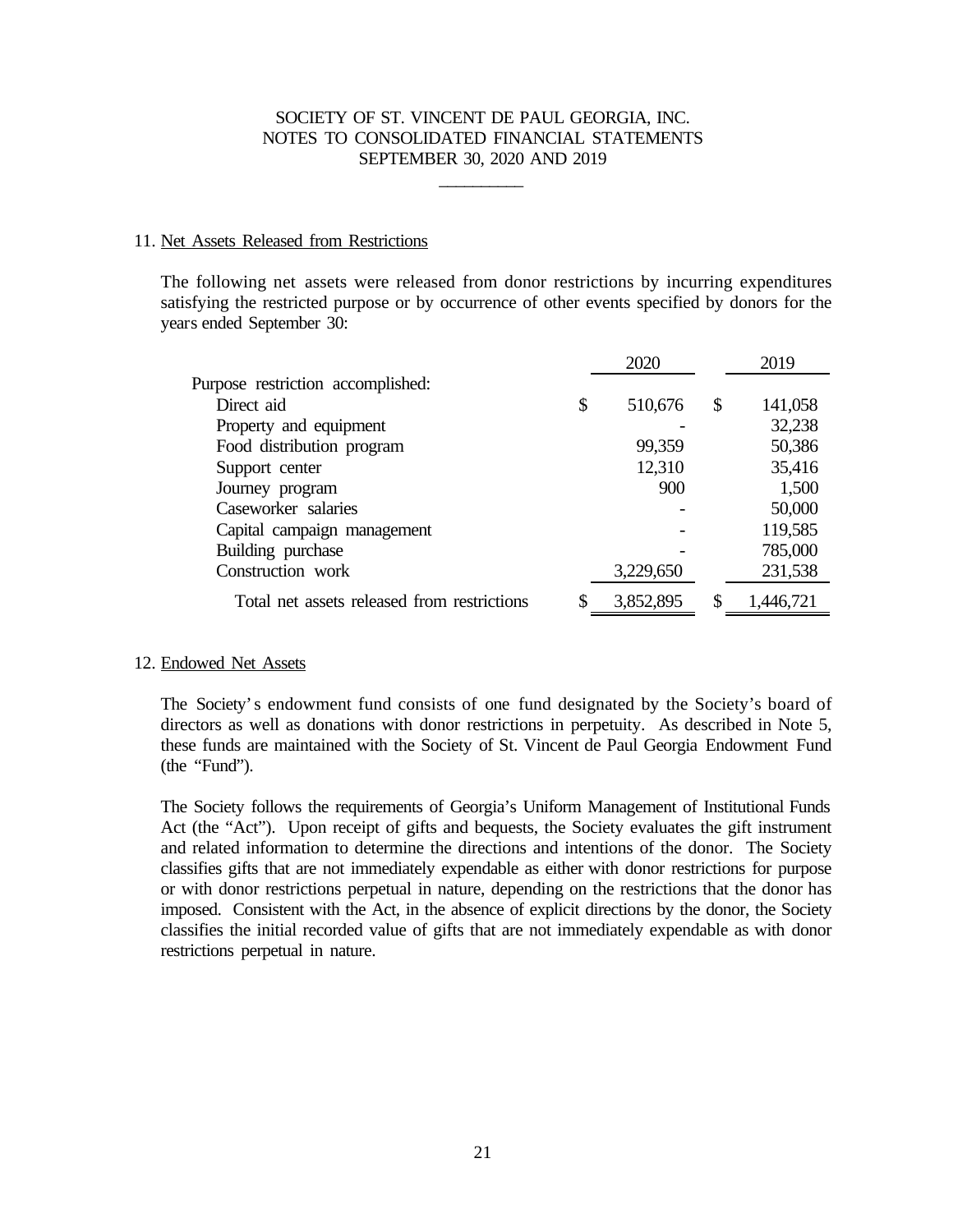\_\_\_\_\_\_\_\_\_\_

#### 12. Endowed Net Assets – Continued

#### Investment Policy

The Society established an investment policy for the purpose of providing general guidelines for the prudent investment of its endowment assets. The objective of the investment policy is to defray annual spending and permit some growth of the assets as well as to maximize returns within reasonable and prudent levels of risk in order to minimize chances for loss of capital. The desired investment objective for the investments is to achieve a long-term rate of return of 5% over the prevailing rate of inflation, with a target rate of approximately 8% per year.

#### Spending Policy

Contributions to the Fund can be made by the Society or by donors, provided that the contributions are in a form acceptable under the Fund's Acceptance Policy. Once an aggregate of \$50,000 in cash or other assets has been contributed, the Society may begin making distributions from the Fund. The endowment may only be used to support the operations, ministries, and capital needs of the Society of St. Vincent de Paul Georgia, Inc. Unless otherwise changed by the Board of Directors, the amount of the endowment distribution used for operations may not exceed 20% of the operating budget. Usage of the endowment distributed funds requires an approval of the board of directors as part of each year's budget process or by special vote. There were no distributions made from the fund during the years ended September 30, 2020 and 2019.

From time to time, the fair value of invested assets associated with individual donor restricted endowment funds may fall below the level that the donor requires the Society to retain as a fund of perpetual duration. There were no such deficiencies as of September 30, 2020 and 2019.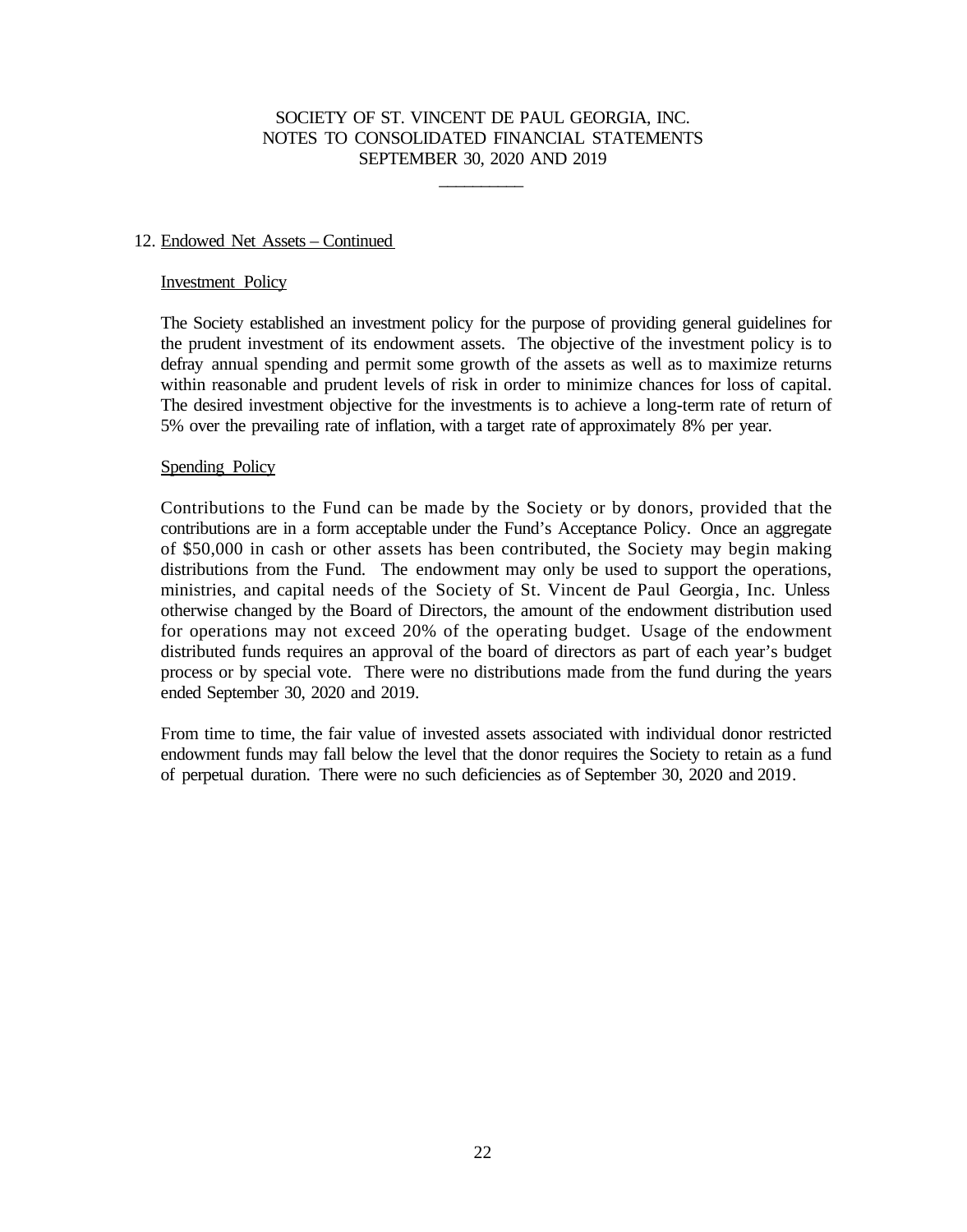\_\_\_\_\_\_\_\_\_\_

#### 12. Endowed Net Assets – Continued

Changes in the Society's endowment for the years ended September 30 are as follows:

|                           |                     | With Donor    |               |
|---------------------------|---------------------|---------------|---------------|
|                           | Without             | Restrictions  |               |
|                           | Donor               | Perpetual in  |               |
|                           | <b>Restrictions</b> | Nature        | Total         |
| 2020                      |                     |               |               |
| Beginning Balance         | \$<br>197,554       | \$<br>410,000 | \$<br>607,554 |
| Contributions             | 418                 |               | 418           |
| Interest and dividends    | 9,139               |               | 9,139         |
| Investment gains (losses) |                     |               |               |
| Realized                  | (7,587)             |               | (7,587)       |
| Unrealized                | 40,210              |               | 40,210        |
| Management fees           | (6,821)             |               | (6,821)       |
| Ending Balance            | \$<br>232,913       | \$<br>410,000 | \$<br>642,913 |
| 2019                      |                     |               |               |
| Beginning Balance         | \$<br>186,076       | \$<br>10,000  | \$<br>196,076 |
| Contributions             | 1,706               | 400,000       | 401,706       |
| Interest and dividends    | 11,838              |               | 11,838        |
| Investment gains (losses) |                     |               |               |
| Realized                  | (2,584)             |               | (2,584)       |
| Unrealized                | 6,205               |               | 6,205         |
| Management fees           | (5,687)             |               | (5,687)       |
| Ending Balance            | \$<br>197,554       | \$<br>410,000 | \$<br>607,554 |

### 13. Retirement Plan

The Society offers a retirement plan operated under section 401(k) of the Internal Revenue Code. Employees are eligible for participation on the first day of the month following their hire date. There are no minimum service or age requirements for participation. In addition, employees can voluntarily contribute up to the maximum allowed by law to the retirement plan. Employees vest from date of hire. For the fiscal years ended September 30, 2020 and 2019, the Society contributed 3% of each eligible employee's salary and matched 100% of employee contributions up to 3%. The Society's contribution to the retirement plan for the years ended September 30, 2020 and 2019 totaled \$73,440 and \$62,267, respectively.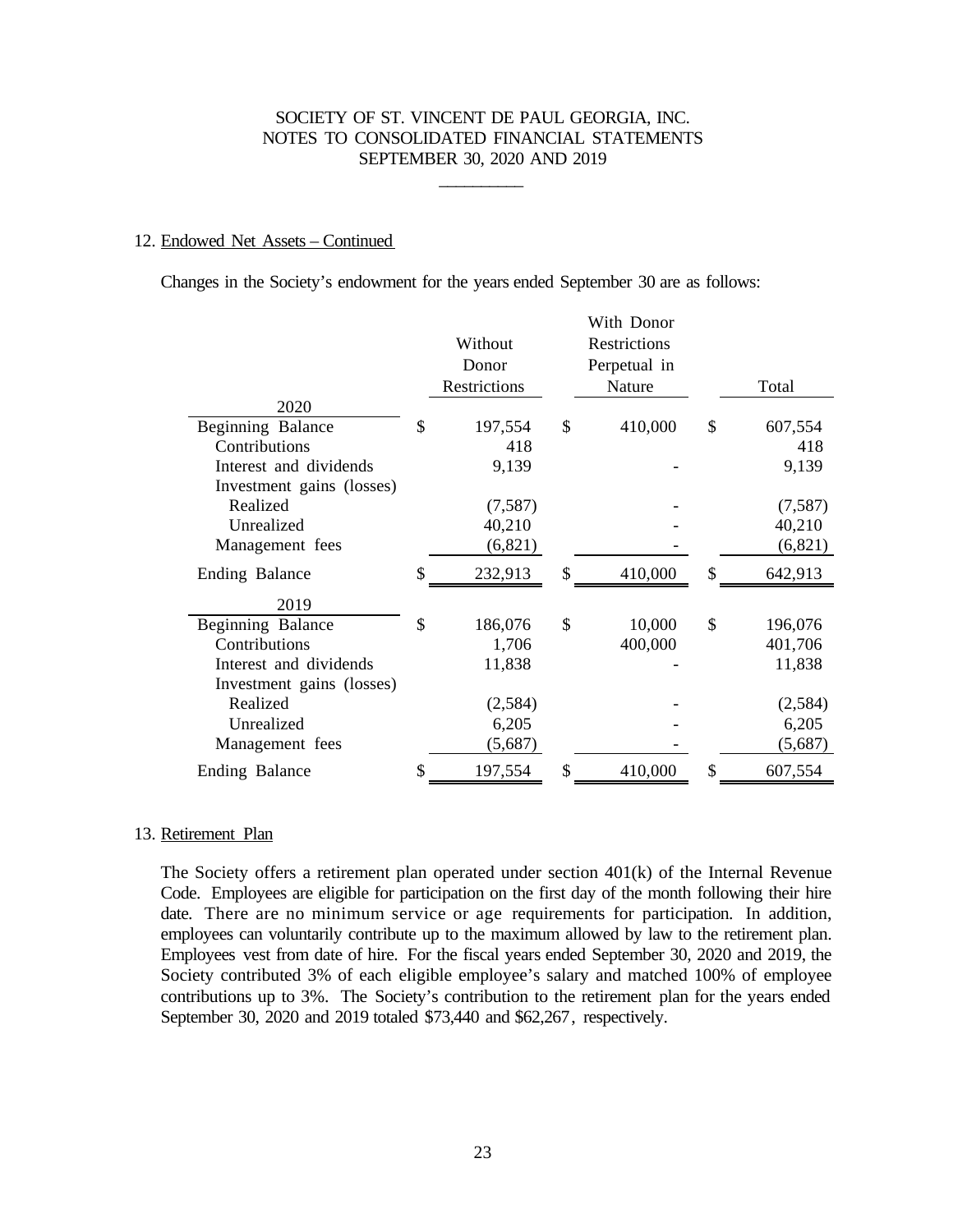\_\_\_\_\_\_\_\_\_\_

#### 14. Lease Commitments

The Society leases office space, thrift store space, equipment , and vehicles under non-cancelable operating leases. The future minimum payments under operating leases are as follows:

| For the year ending September 30: |    |           |
|-----------------------------------|----|-----------|
| 2021                              | \$ | 699,892   |
| 2022                              |    | 476,276   |
| 2023                              |    | 270,101   |
| 2024                              |    | 166,030   |
| 2025                              |    | 14,853    |
| Total minimum lease payments      | S  | 1,627,152 |

Rent expense for the years ended September 30, 2020 and 2019 was \$914,226 and \$931,053, respectively .

#### 15. Operating Lease Income

The Society has entered into agreements to lease space in its Council office building. These leases are treated as operating leases within the Society's consolidated financial statements. Rental income applicable to these leases for the years ended September 30, 2020 and 2019 was \$123,263 and \$46,831, respectively. Future minimum rentals to be received under these noncancelable lease agreements subsequent to September 30, 2020 are as follows:

| For the year ending September 30: |               |
|-----------------------------------|---------------|
| 2021                              | \$<br>85,040  |
| 2022                              | 99,675        |
| 2023                              | 102,937       |
| 2024                              | 106,012       |
| 2025                              | 109,200       |
| Thereafter                        | 17,225        |
| Total minimum rental payments     | \$<br>520,089 |

Property related to leases for the Society consist of the following at September 30, 2020:

| <b>Building</b>                                  | 631,310  |
|--------------------------------------------------|----------|
| Less: related accumulated depreciation           | (26,354) |
| Total cost of leased property and equipment, net | 604,956  |

The cost of the leased building and accumulated depreciation are included in Note 6.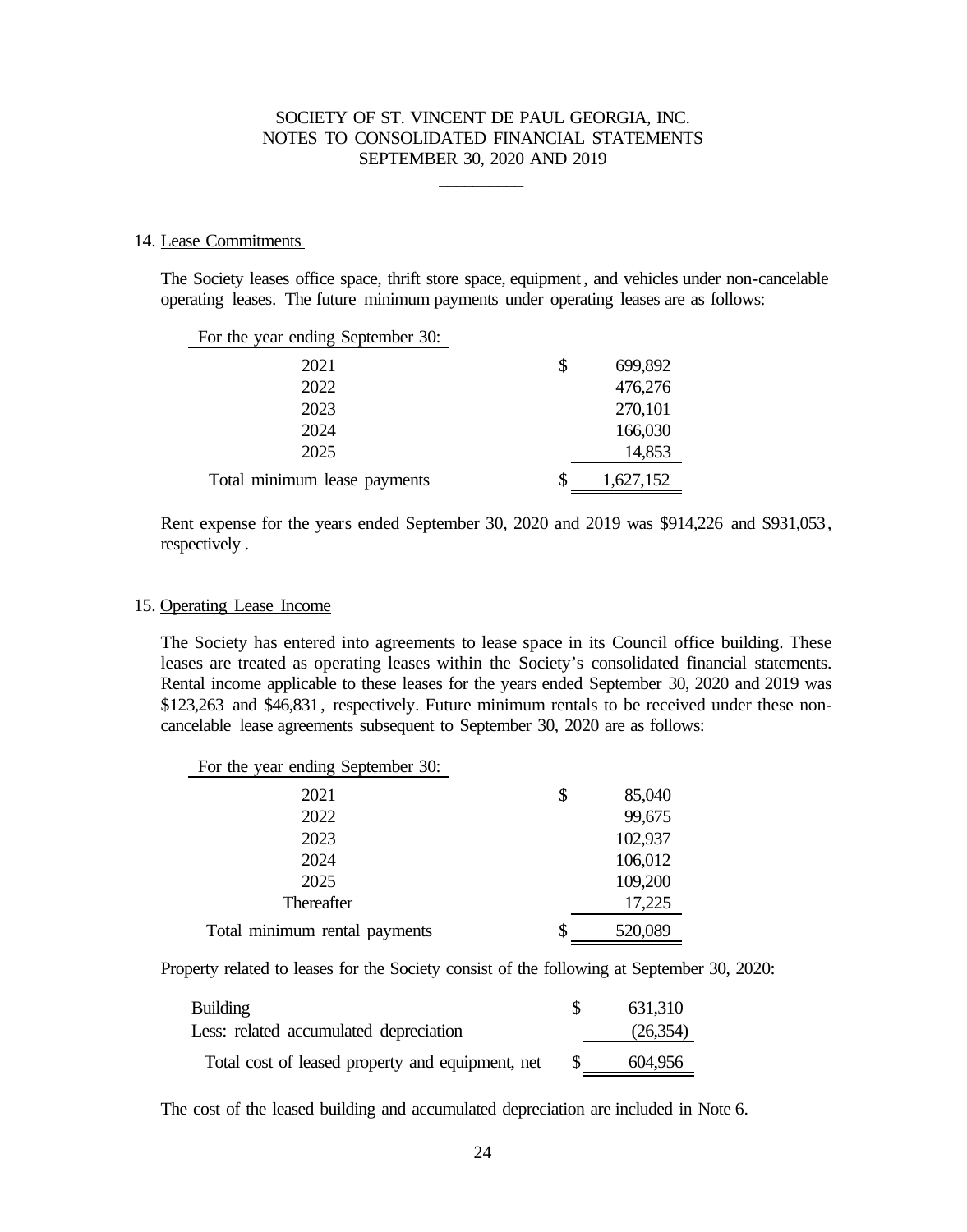\_\_\_\_\_\_\_\_\_\_

#### 16. Commitments and Contingencies

Certain grants and contracts often require the fulfillment of certain conditions as set forth in the instrument or agreement. Failure to fulfill the conditions could result in the return of funds to the grantors. Although the return of funds is a possibility, management of the Society deems the contingency unlikely. The grants and contracts are subject to audit by the grantor, or in the case of federal funds, the Federal Government. They have the authority to determine liabilities or limit or suspend participation in the various sponsored programs.

The Society is subject to legal actions arising in the ordinary course of business. In management's opinion, the Society has adequate legal defense and insurance with respect to such actions and their final outcome would not materially affect the Society's operations or financial position.

Previously, the Society entered into a Loan Conversion Program with a financial institution in which the Society guarantees a portion of the loans entered into by direct aid clients as approved by Management. Management believes the maximum exposure as of September 30, 2020 and 2019 was approximately \$5,900 and \$5,752, respectively.

### 17. Related Party Transactions

The Society annually remits dues to the National Council of the United States Society of St. Vincent de Paul. During the years ended September 30, 2020 and 2019, \$53,655 and \$54,271, respectively, was paid to the National Council. Amounts due to the National Council as of September 30, 2019 were \$54,271. There were no amounts due to the National Council as of September 30, 2020.

A member of the Board of Directors works for the firm that the Society has hired for architect and design services for its building renovation. Total paid to this company during the years ended September 30, 2020 and 2019 was \$67,180 and \$81,261, respectively.

### 18. New Markets Tax Credit Transaction

The New Markets Tax Credit Program (NMTC Program) was established by Congress in 2000 to attract investment capital to low-income communities by permitting investors to receive tax credit incentives in exchange for making equity investments in certified Community Development Entities (CDE). Under this program, certain commercial banks and other investors are able to subsidize eligible projects that meet the NMTC Program requirements.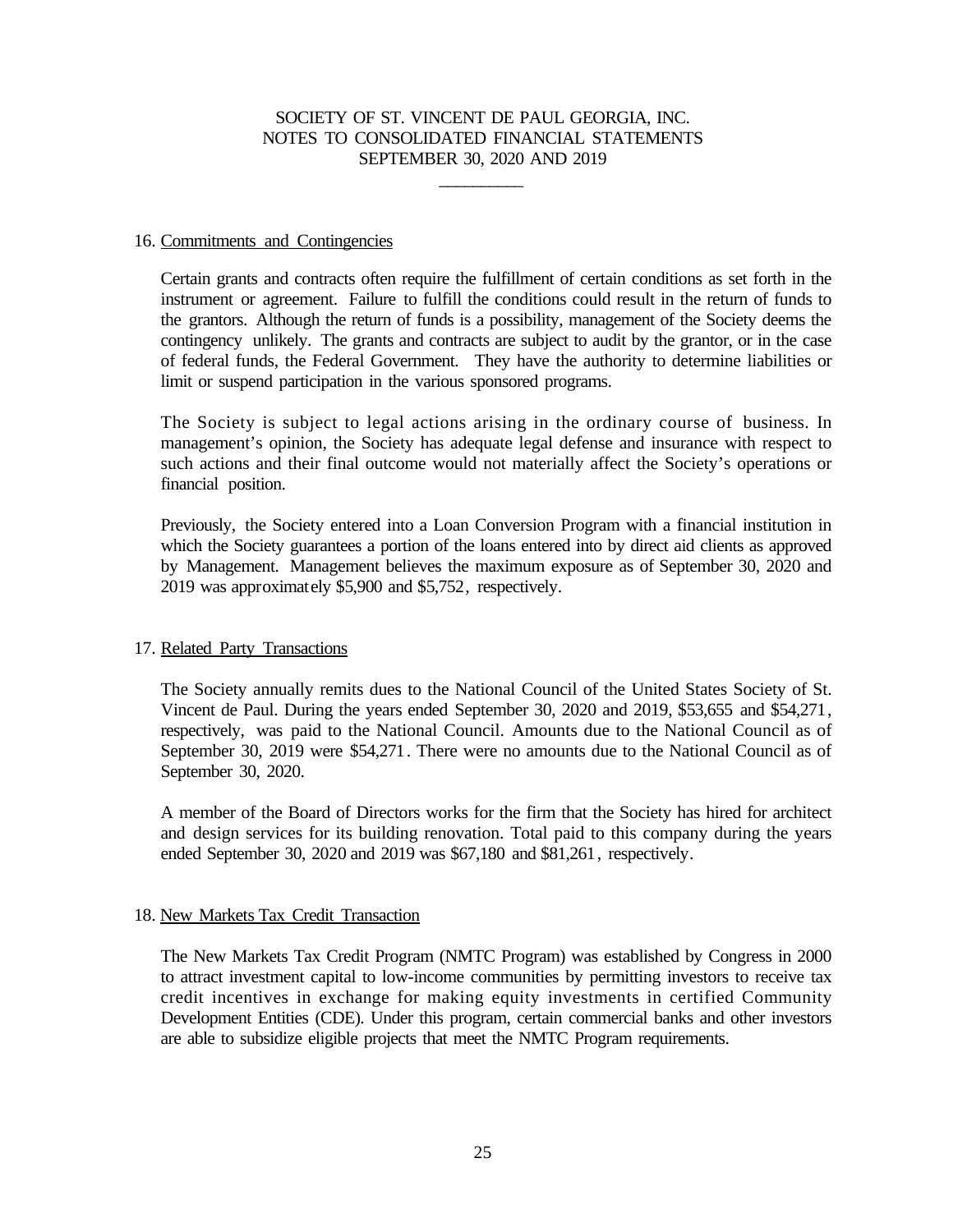\_\_\_\_\_\_\_\_\_\_

#### 18. New Markets Tax Credit Transaction – Continued

In November 2019, a new 501(c)(3) company, the SVDP Georgia Support Organization, Inc., was formed to hold funds and certain properties transferred to it by the Society, including the building during the seven-year term of the New Market Tax Credit program. This transaction closed on January 31, 2020. Capital campaign funds and NMTC proceeds received under the NMTC Program will be disbursed to purchase and renovate the building that the Society is currently located in.

In January 2020, as part of the NMTC agreement, the building and related improvements were transferred to the SVDP Georgia Support Organization, Inc. At the completion of the NMTC agreement in seven years, these proprieties will be transferred back to the Society of St. Vincent de Paul Georgia, Inc.

On January 31, 2020, to benefit under the NMTC Program, the Society entered into a series of agreements and transactions with a CDE and an investment fund affiliated with a commercial bank (the Bank). The CDE provided funds towards the renovation of the facility and other capital projects. Notes payable to the CDE totaled \$2,052,750 and \$5,297,250. The Society of St. Vincent de Paul Georgia, Inc. facilitated the transaction by issuing a note receivable agreement that transferred \$5,297,250 to the investment fund using proceeds from the capital campaign. Cash received from this transaction remaining at September 30, 2020 was \$355,549 and is shown as contractually restricted net assets on the Consolidated Statements of Financial Position.

#### 19. Subsequent Events

Management has evaluated events and transactions which occurred through February 23, 2021, which was the date the consolidated financial statements were available to be issued. There were no subsequent events requiring recognition or disclosure in the financial statements.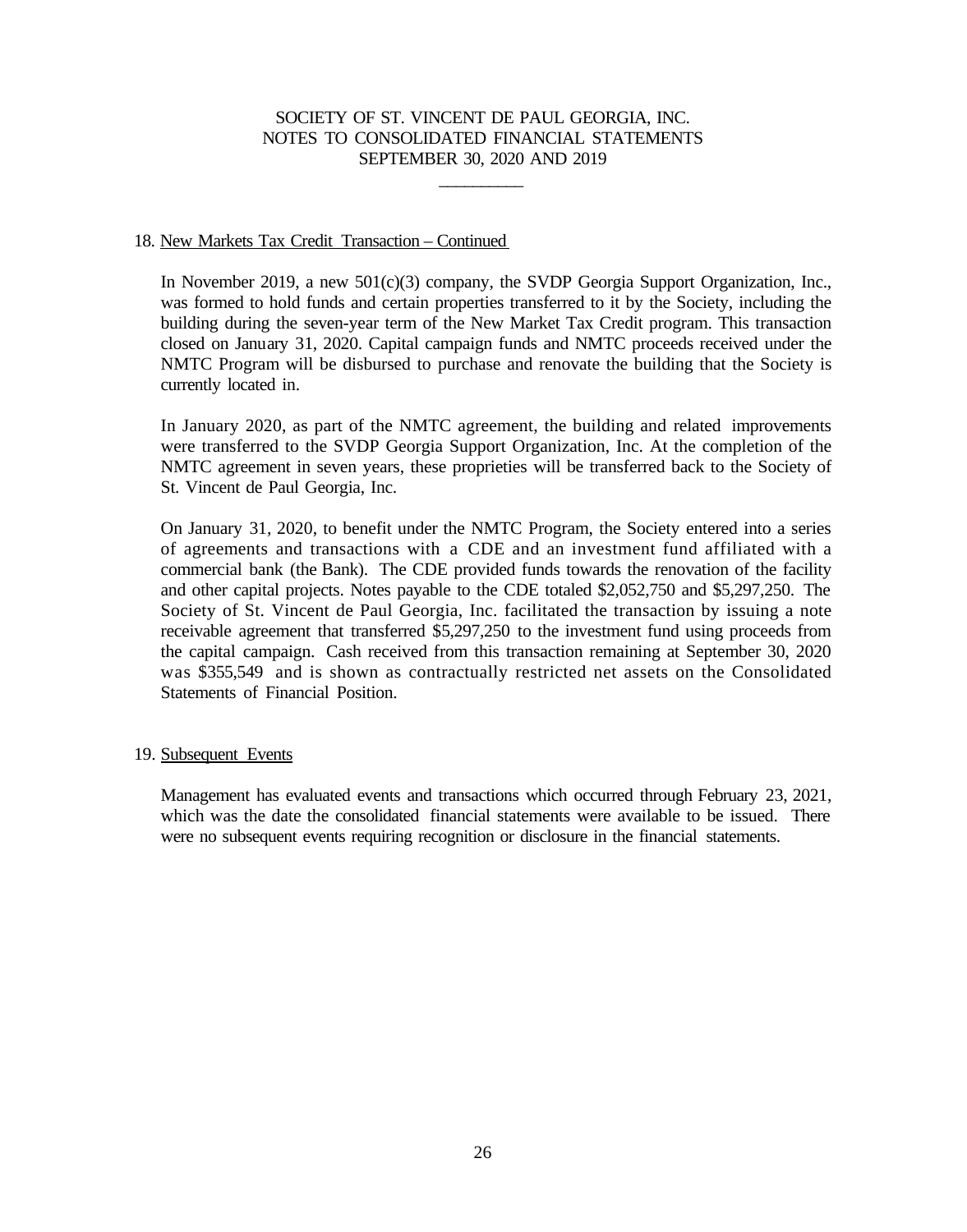# SOCIETY OF ST. VINCENT DE PAUL GEORGIA, INC.

 $\overline{\phantom{a}}$ 

OTHER INFORMATION AS REQUIRED BY THE STATE OF GEORGIA